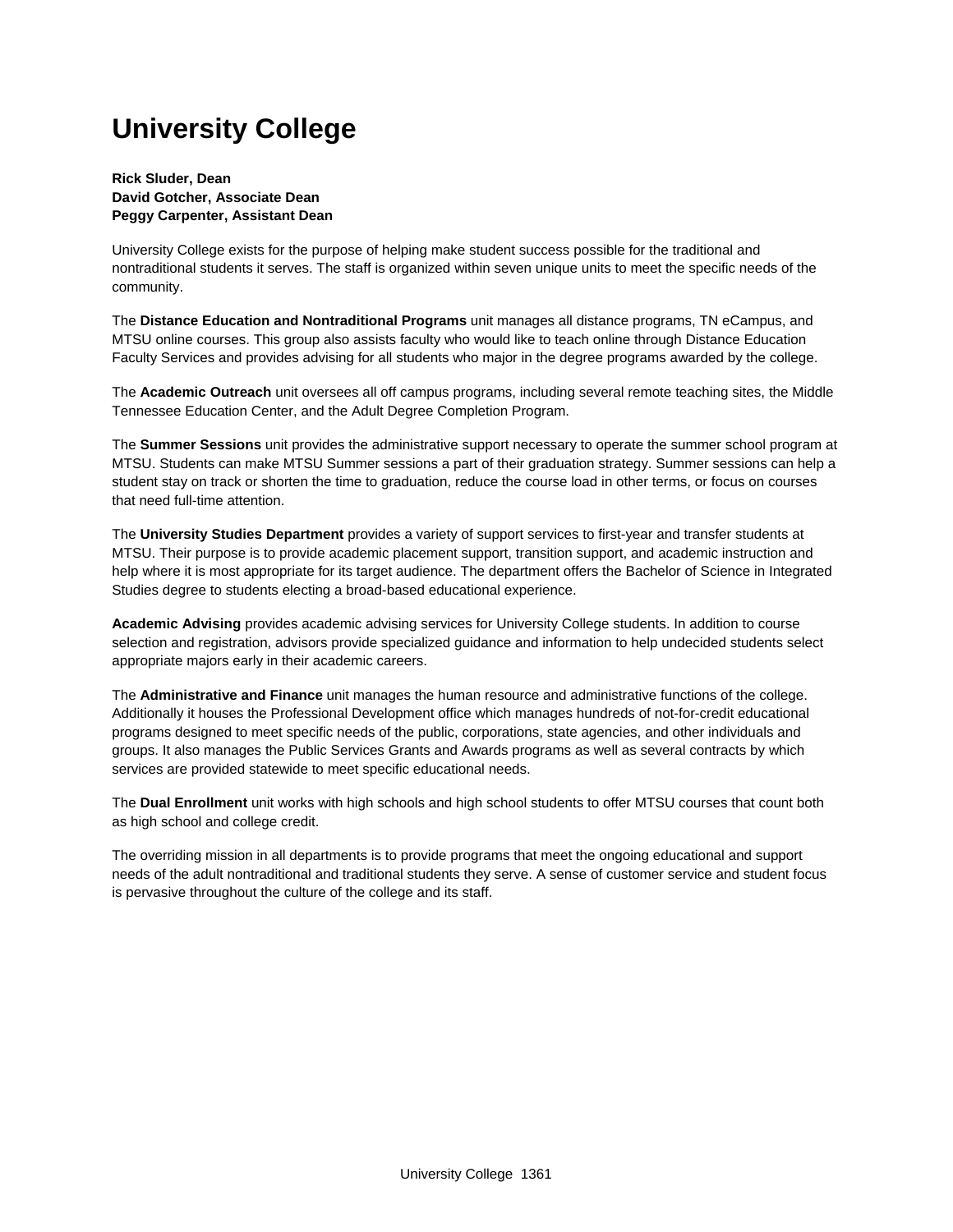# **Credit Area**

## **Distance Education and Nontraditional Programs**

## **Distance Education Courses**

Distance education courses, coordinated through the University College, include online and hybrid and TN eCampus online and synchronous online.

## **MTSU Online Courses**

All instruction takes place through MTSU's learning management system. Students are expected to have access to a computer and the Internet for completion of course requirements. Professors may offer optional meetings but students cannot be penalized for non-attendance. Proctored exams may also be offered, and students who cannot attend the scheduled dates/times have the option of taking the exam at an approved off-campus site. Students who are most successful in online courses have excellent time management skills.

## **MTSU Hybrid Courses**

A significant portion of instruction and activities in a hybrid class takes place in an online environment. Professors may require up to 15 hours of mandatory campus meetings (for an orientation, exams, presentations) per semester for hybrid courses. Students can be penalized for non-attendance at these scheduled events.

Additional information can be found on the Course Comparison Chart.

**NOTE:** *MTSU online, hybrid, and TN eCampus courses may be used to satisfy some requirements for any degree offered at MTSU. Some degrees can be earned completely online.*

# **MTSU Online and Hybrid Graduate and Undergraduate Degree Programs**

#### **Online Undergraduate Programs**

- Criminal Justice Administration, B.S.
- Integrated Studies, B.S.
- B.A. in Communication
	- o Communication, Culture and Social Influence Concentration, B.A.
	- o Communication, Organizational Communication Concentration, B.A.
- B.S. in Communication
	- o Communication, Culture and Social Influence Concentration, B.S.
	- o Communication, Organizational Communication Concentration, B.S.
- B.S. in Professional Studies
	- o Professional Studies, Healthcare Administration Concentration, B.S.
	- o Professional Studies, Information Technology Concentration, B.S.
	- o Professional Studies, International Organizational Leadership Concentration, B.S.
	- o Professional Studies, Organizational Leadership Concentration, B.S.
- Psychology, B.S.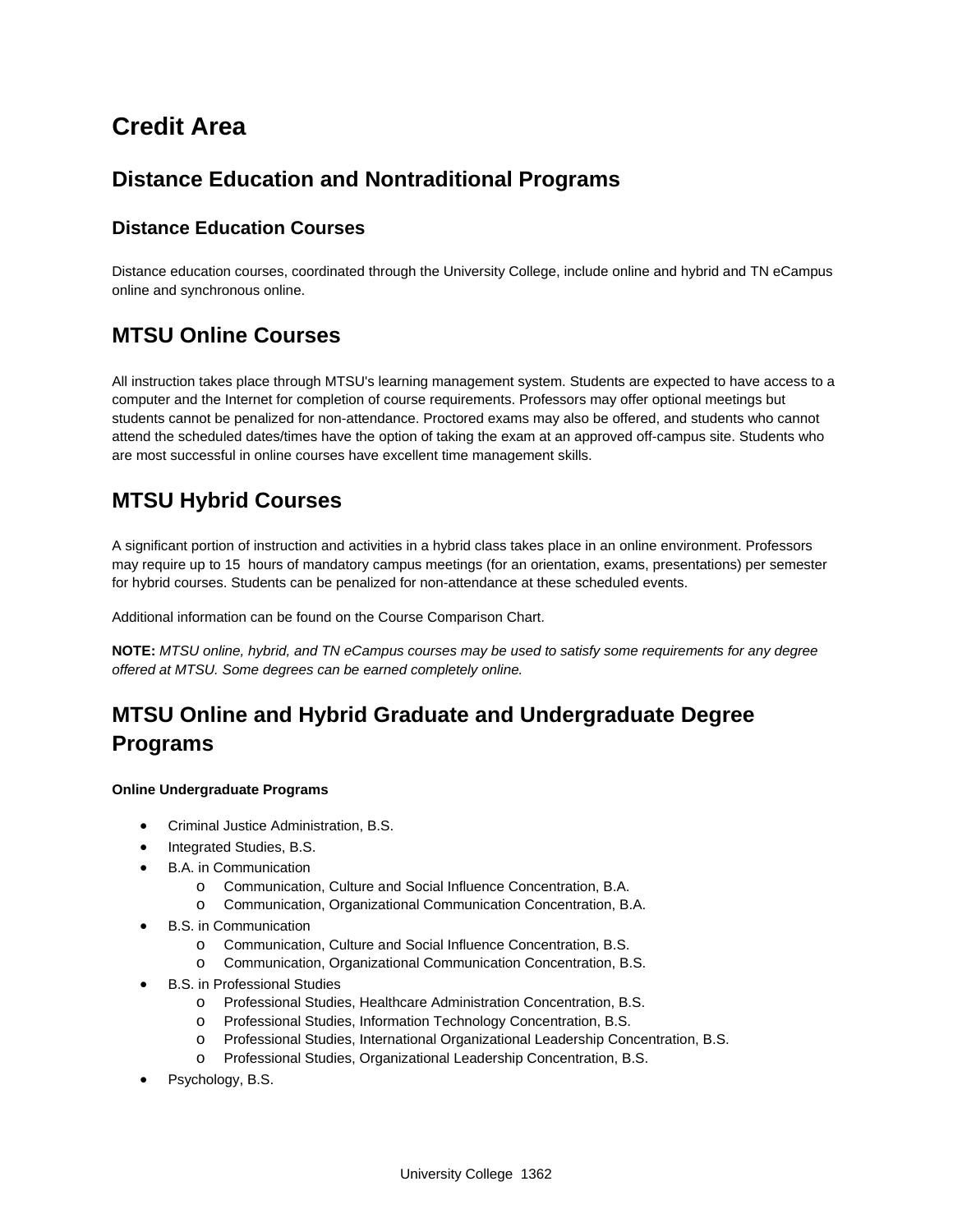#### **Online Graduate Programs**

- Aeronautical Science, M.S.
	- o Aeronautical Science, Aviation Education Concentration, M.S.
	- o Aeronautical Science, Aviation Management Concentration, M.S.
	- o Aeronautical Science, Aviation Safety and Security Management Concentration, M.S.
- Business Administration, M.B.A.
	- o Business Administration, M.B.A.
	- o Business Administration, Concrete Industry Management Concentration, M.B.A.
	- o Business Administration, Health Care Management Concentration, M.B.A.
- Criminal Justice Administration, M.C.J.
- Curriculum and Instruction, English as a Second Language Concentration, M.Ed.
- Library Science, M.L.S
- Nursing, Advanced Practice: Family Nurse Practitioner Concentration, M.S.N..
- Professional Studies, M.P.S.
	- o Professional Studies, Human Resources Leadership Concentration, M.P.S.
	- o Professional Studies, Strategic Leadership Concentration, M.P.S.
	- o Professional Studies, Training and Development Concentration, M.P.S.

## **Hybrid Undergraduate Programs**

- Management, B.B.A.
- Marketing, B.B.A.
- Business Education, Teaching Licensure, B.S.
- Business Education, Non-teaching (Corporate Communication Technology Option), B.S.

## **Hybrid Graduate Programs**

- Business Education, M.B.E.
- Social Work, Advanced Generalist Social Work Practice Concentration, M.S.W.

## **TN eCampus Online Courses**

In 2015 the "Focus on College and University Success Act" proposed the creation of local boards for the six public universities outside the University of Tennessee system: Austin Peay State University, Middle Tennessee State University, Tennessee State University, Tennessee Tech University, East Tennessee State University, and the University of Memphis. Even though the public universities are no longer governed by the Tennessee Board of Regents, they continue to collaborate and participate in initiatives that benefit our state's students. One such initiative is the TN eCampus online program through which colleges and universities work cooperatively to allow students to earn college degrees entirely online.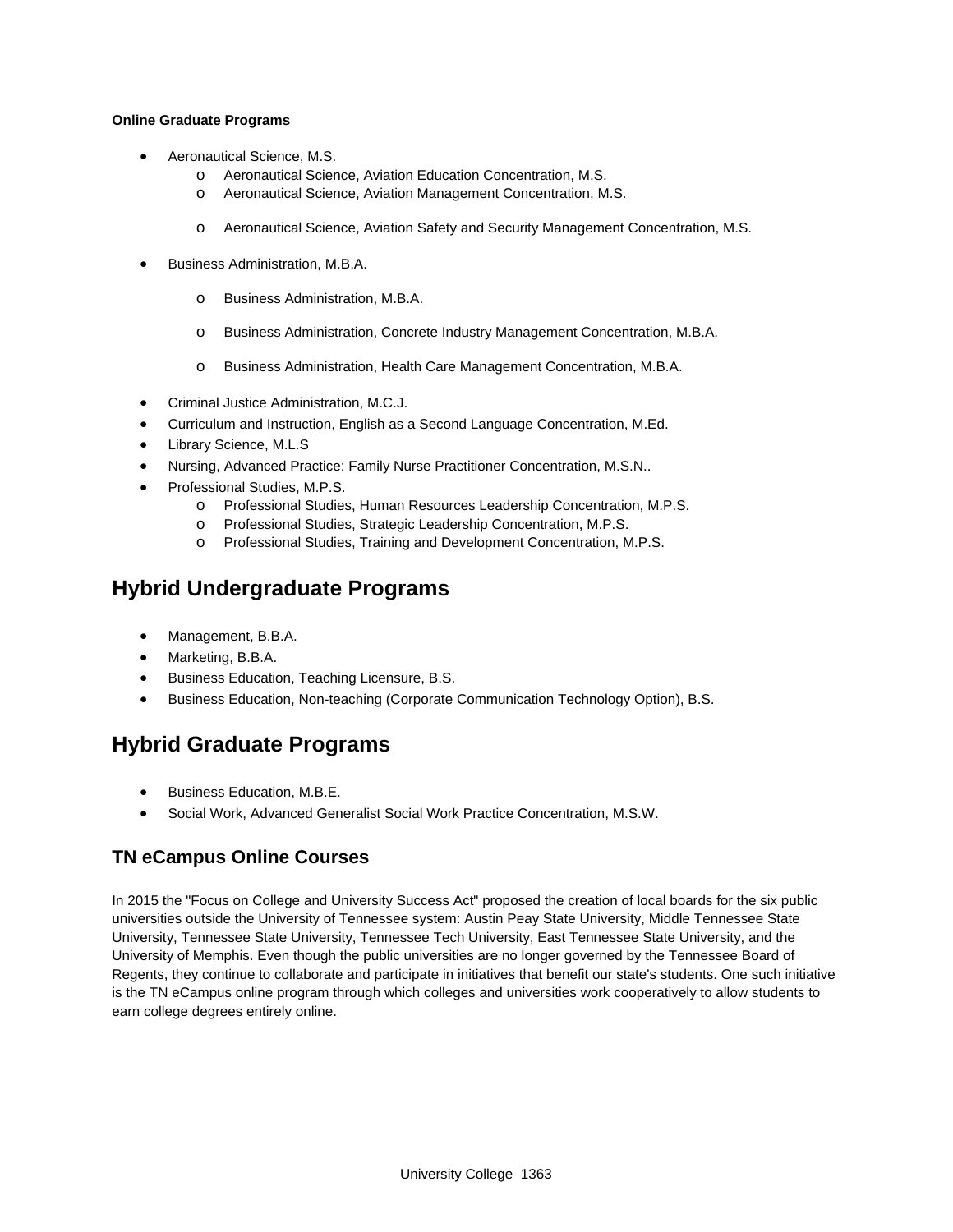The program currently offers the following undergraduate online degrees:

- B.S. in Professional Studies
	- o Professional Studies, Information Technology Concentration, B.S.
	- o Professional Studies, International Organizational Leadership Concentration, B.S.
	- o Professional Studies, Organizational Leadership Concentration, B.S.
	- o Professional Studies, Healthcare Administration Concentration, B.S.

Students must

- earn a minimum of 120 hours;
- meet MTSU upper-division, residency, and senior hour requirements;
- meet MTSU General Education requirements;
- meet MTSU GPA requirements; and
- complete the courses outlined in the degree program.

The program currently offers the following graduate online degrees:

- Master of Professional Studies
	- o Professional Studies, Human Resources Leadership Concentration, M.P.S.
	- o Professional Studies, Strategic Leadership Concentration, M.P.S.
	- o Professional Studies, Training and Development Concentration, M.P.S.

Admissions, instruction, advising, library services, and other forms of student assistance are available online. The courses have been designed to be taught totally online in an interactive, asynchronous format. For questions, call 615-494-7714 or refer to www.mtsu.edu/university-college/advising/ .

## **Synchronous Online Courses**

Synchronous online courses are accessed over the Internet typically through MTSU's course management system. Synchronous online classes meet online at the time/days of the week specified in RaiderNet. A reliable computer with at minimum a DSL Internet (broadband) connection is needed to successfully access synchronous online course sessions. Hardware requirements include headphones, earbuds, speakers, and may include a microphone and/or web cam. During the class, students can hear and/or see the professor, and communication with the professor may take place through a microphone or text chat window. Only students with strong experience on the Internet should register for a synchronous online course. Courses may require proctored exams. Additional information may be obtained at Distance Course Definitions.

## **Accelerated Online Courses**

Accelerated Online Courses are offered in two eight-week blocks each Fall and Spring semester. Students may take only up to 9 hours in each block (parts of term A1 and A2). Students may mix accelerated courses with full-term courses (not to exceed 18 hours total) and must register for A2 courses during regular registration. Special permission is required to add A2 part-of-term courses after late registration ends. Accelerated Online Courses may include optional orientations and proctored exams.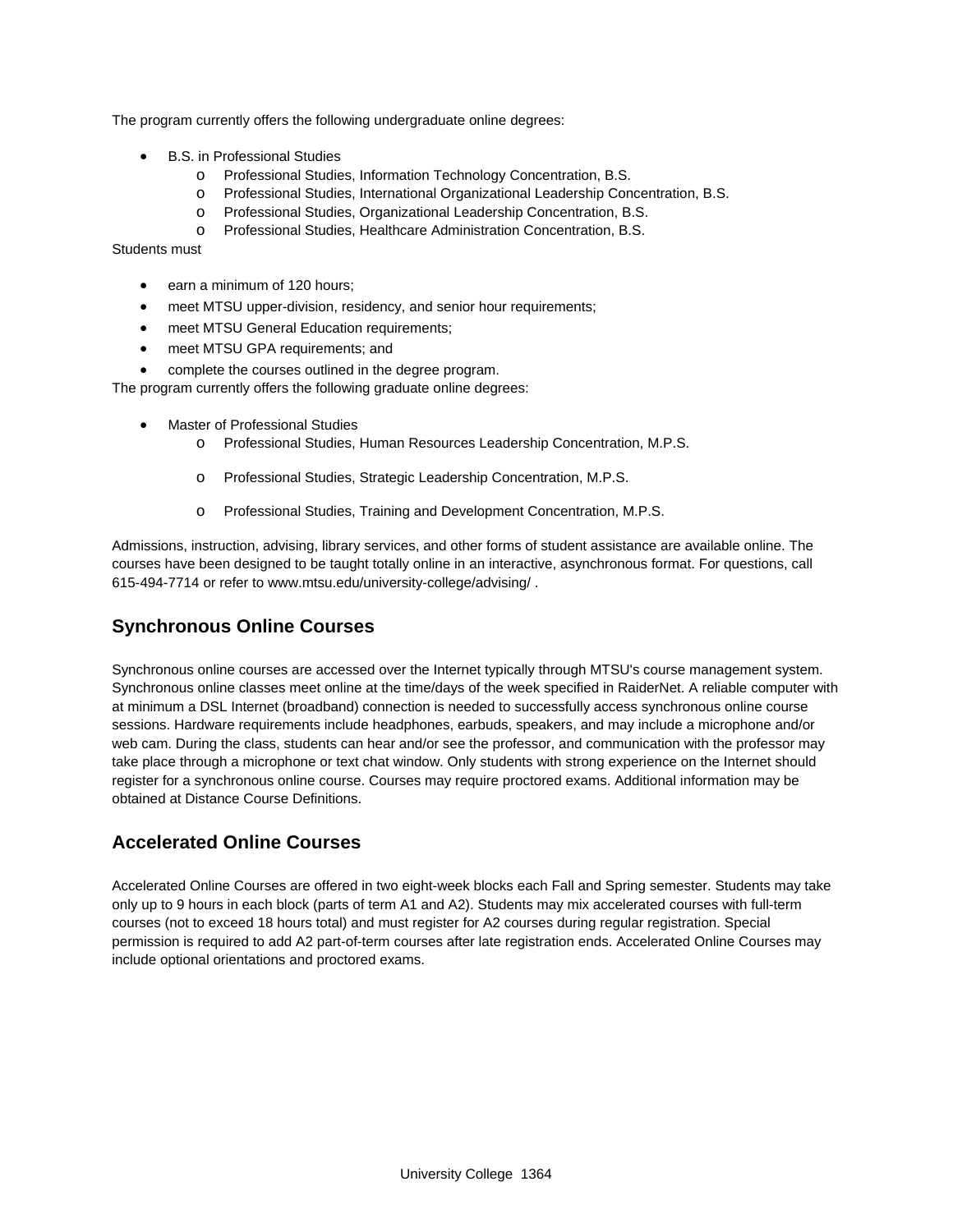## **Academic Outreach**

## **Adult Degree Completion Program**

Some students may earn credits toward the B.S. in Integrated Studies or the B.S. in Professional Studies through a portfolio evaluation of prior learning. For more information, call (615) 494-7714 or visit www.mtsu.edu/adcp.

## **Off-campus Program**

Credit courses are regularly scheduled at several off-campus locations in middle Tennessee, including Smyrna, Motlow, and Columbia State Community Colleges. These are scheduled as a result of requests made by business and industry, school systems, and agencies. For more information, contact (615) 898-2121 or visit www.mtsu.edu/university-college/outreach/off-campus.php.

Off-campus courses are also available at the Middle Tennessee Education Center (MTEC) located at 200 Dover Street, Suite J, in Shelbyville. For more information about MTEC and program and course offerings, call (931) 685- 4444 or visit www.mteducationcenter.com.

### **Summer Sessions**

University College directs MTSU Summer Sessions and is charged with the responsibility for providing a comprehensive and balanced selection of high quality summer academic course offerings to enable students to pursue undergraduate and graduate academic degree programs. Working in partnership with all academic departments and campus units, MTSU Summer Sessions is committed to offering outstanding learning opportunities that both complement and enhance the educational experiences offered during the other academic terms. More information is available by contacting the Summer Sessions Office at (615) 898-5783 or by visiting www.mtsu.edu/summer.

## **University Studies Department**

The University Studies Department of the University College is committed to providing a firm foundation on which the student it serves can build a clear pathway leading to success within the university structure. The department helps students determine their ideal academic placement while providing an environment that helps them adapt and transition successfully to the university culture. Dedicated faculty and staff provide targeted instruction, support, and direction to entering students and those pursuing a Bachelor of Science degree. More information is available by visiting www.mtsu.edu/universitycollege/universitystudies/ or visiting University Studies. Students may also contact the University Studies Department at (615) 898.2568.

## **Experiential Learning Scholars Program (EXL)**

The Experiential Learning Scholars Program formalizes and organizes several existing experiential learning activities such as study abroad and cooperative education and new experiential opportunities into a comprehensive program of study for students. Students formally admitted to the EXL Scholars Program must complete several activities: EXL coursework, an external service component, an MTSU internal service component, and assessment activities (including development of an e-portfolio). After their completion of EXL program requirements, students will receive an EXL Scholar designation on their transcripts and will wear special cords at commencement to signify their achievement. Some students may elect to take EXL courses, but may not complete all the requirements for the EXL Scholars Program transcript designation. More information can be found at www.mtsu.edu/exl/.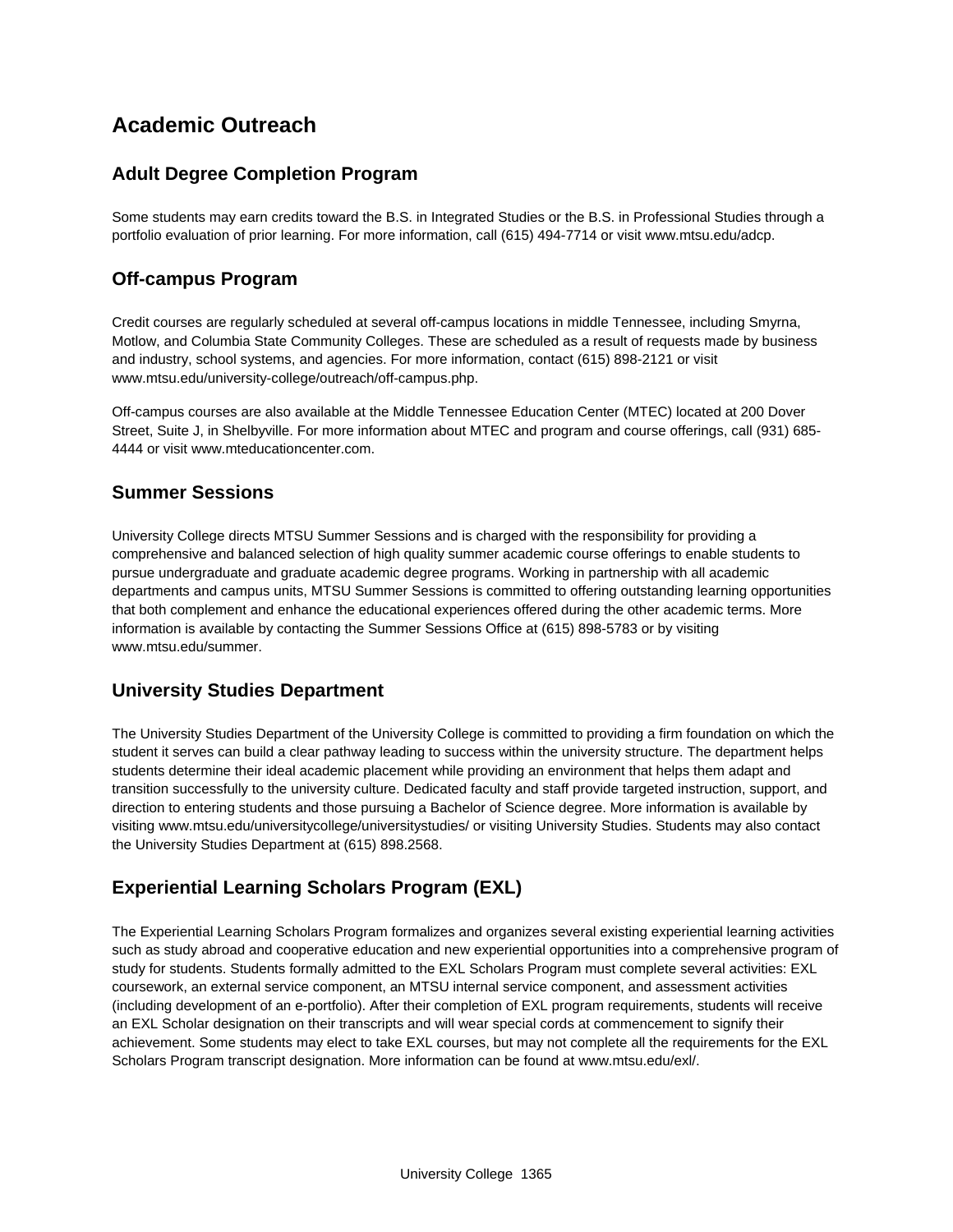# **Professional Development**

Professional Development Training offers a wide variety of programs and topics specializing programs to those interested in developing their professional expertise. We offer our programs in a variety of modes, helping people of all ages achieve CEU's and certificates, accomplish professional development goals, and pursue recreational and intellectual interests. Our diverse educational opportunities, quality programs, and dedicated service give lifelong learners access to the vast and valuable resources of our university. Hundreds of courses are available online or on demand covering topics as diverse as test preparation, software mastery, professional development, and personal enrichment. The department also offers and designs training programs for the State of Tennessee health and education departments. More information regarding this program can be found at www.advanceyourskills.com.

## **Emergency Medical Technician (EMT)**

This office manages a state-certified program designed to meet the educational requirements of individuals who seek to become licensed Emergency Medical Technicians (EMT). The program is developed with two courses (1) Emergency Medical Technician (EMT) and (2) Advanced Medical Technician (AEMT). Students who successfully complete this course are eligible to take the National Registry of EMT's psychomotor and cognitive exams which lead to certification at the EMT level in Tennessee, as well as with the National Registry of EMTs. More information regarding this program can be found at www.mtsu.edu/university-college/training/emt.

# **Continuing Education Units**

Professional Development also certifies, monitors, and tracks the issuance of continuing education units, continuing professional education units, and continuing legal education units for the University and various professional groups and organizations.

## **More Information**

More information can be obtained by contacting the University College, (615) 494-7714. Additional information may be obtained by visiting www.mtsu.edu/universitycollege/.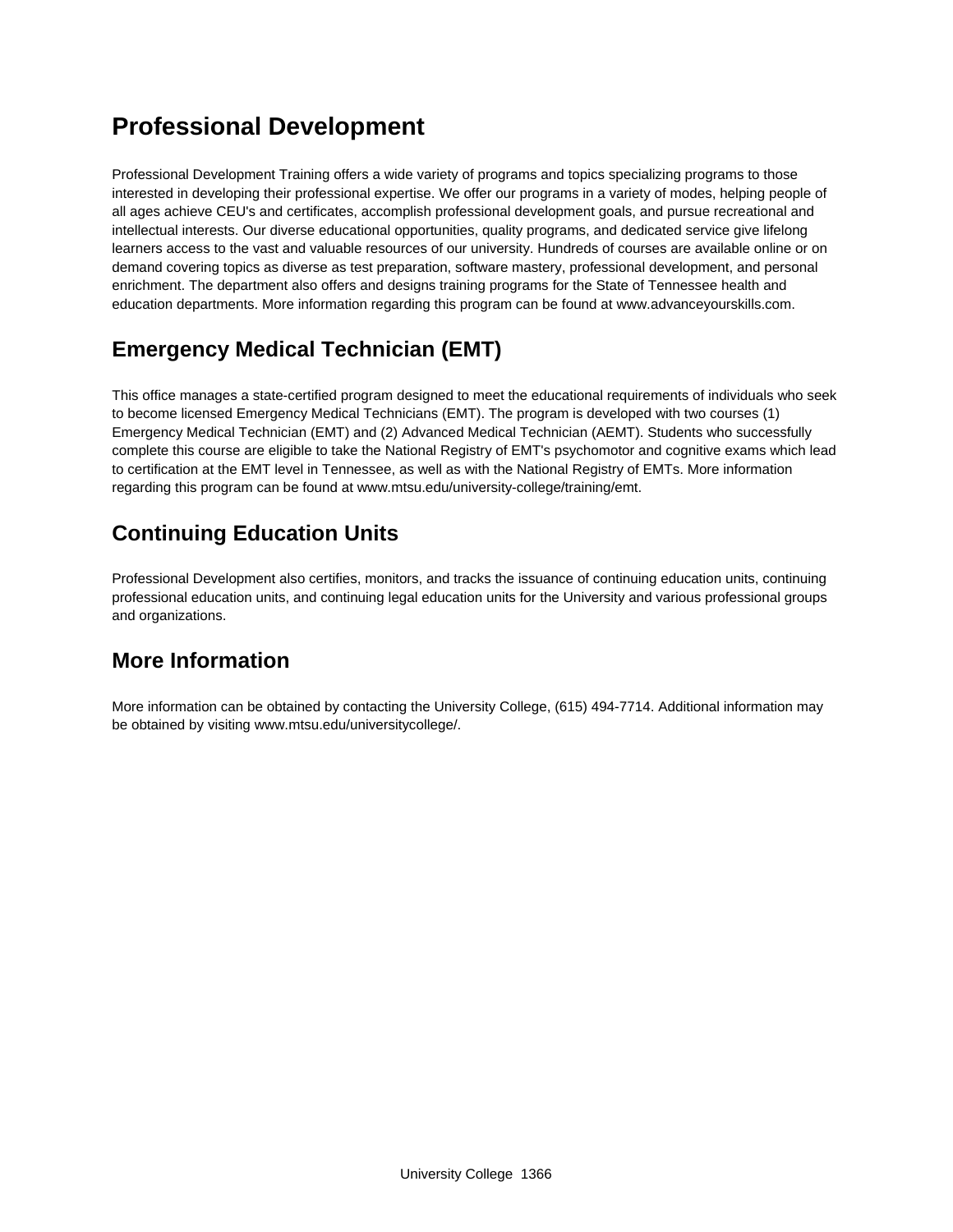# **University Studies**

## **Marva Lucas, Chair**

#### **Alley, Boyle, Clark, Cobb, Duncan, Elliott, Fisher, Gray, Haber, Hatfield, Higgs, Johnson, Jones, Korstange, McCluney, McDaniel, Morris, Nelson, Olumoyin, Otts, Page, Raines, Rust, Schmidt, Stephens, Torku**

The University Studies department of the University College is committed to serving first-year students, transfer students, and adult students admitted to MTSU. The department's objective is to work with students to determine their ideal academic placement, to assist them in their transition to the University, and to provide academic support and instruction where appropriate. The overarching mission of the University Studies department is to provide a firm and stable foundation enabling students to confidently and persistently work towards achieving their goals. The department is able to achieve this mission with the support of dedicated faculty and staff committed to empowering students to fulfill their academic ambitions.

In addition, the University Studies department works with students electing a broad-based educational experience rather than a program designed to meet specific vocational or professional job opportunities. The department offers the Bachelor of Science in Integrated Studies with an option for a concentration in Applied Leadership and the Bachelor of Science in Professional Studies with options for concentrations in Health Administration, Information Technology, International Organizational Leadership, or Organizational Leadership. The flexibility in course requirements for these programs of study may be particularly attractive to students who have earned numerous prior credits that can be applied to a four-year degree, have military or other significant training experiences that may qualify for prior learning assessment, and/or may need to study online.

Additional information about the Integrated Studies and Professional Studies majors may be obtained from University Studies or mtsu.edu/university-college/university-studies/index.php.

## **University Seminar (UNIV 1010)**

UNIV 1010 is a visible demonstration of the University's commitment to the academic success of entering first-year students. Designed to equip students to move successfully from first-year status to graduating seniors, the course specifically provides information to ease the transition to the University during the first semester on campus and facilitates the development of strategies leading to a successful college career.

UNIV 1010 is a three-hour elective course. It focuses on helping students enhance academic skills to meet university expectations, clarify their career goals, develop time and financial management skills, develop critical thinking and communication skills through the discussion of relevant topics, and become aware of numerous campus resources devoted to student success. Course sections are capped at 25 students to promote a sense of community and to provide a "home base" for students during their first year. Honors sections of the course are also offered.

## **Successful Transitions (UNIV 2020)**

UNIV 2020 is a one-hour elective course designed to assist new transfer students in transitioning to the MTSU campus environment and provide information that will maximize students' chances for success while minimizing the time required to achieve their educational goals. Learning modules are constructed around success strategies, the identification of campus resources, the development of a clear path toward the attainment of career goals, and the identification of ways to be involved on campus. Class sections are also kept small to promote a sense of community.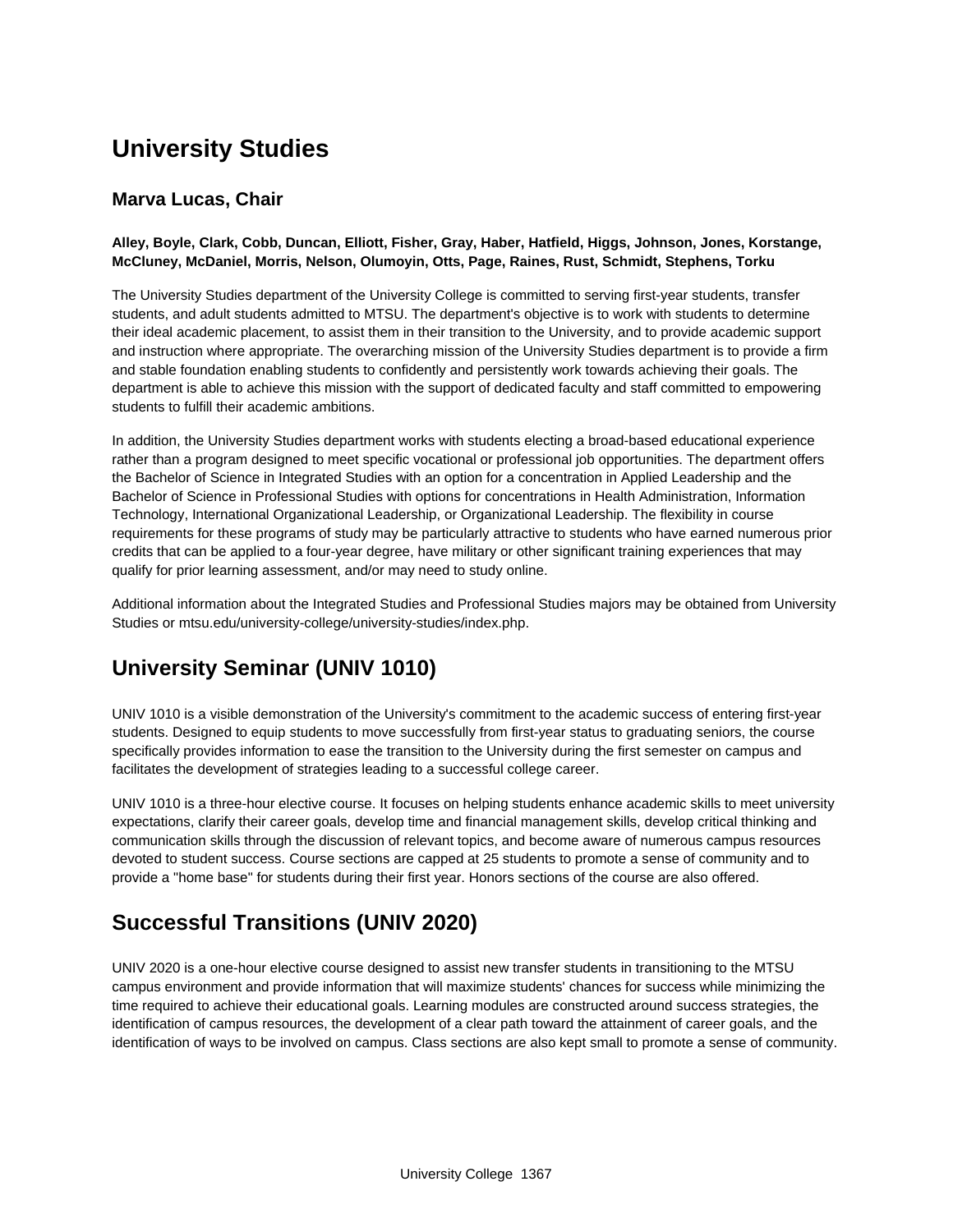## **Academic Assessment Placement Testing**

All entering degree-seeking students less than 21 years of age will be assessed initially for prescribed course placement according to valid ACT/SAT scores. Permissible scores are less than five years old. Students with ACT scores lower than 19 in reading or math or lower than 18 in English are required to register in prescribed courses. Students with SAT mathematics scores or critical reading scores less than 460 prior to March 18, 2016 and after March 18, 2016 less than 500 in mathematics or reading or less than 490 in English will have the same requirement. Although they are not required to take the Academic Assessment Placement test, students are invited to verify their placement by taking the test prior to registration.

Applicants who will be 21 years of age or older at the time of admission have the option to take an academic assessment placement test, provide ACT/SAT scores that have been taken within five years, or be placed in the first level of the appropriate required prescribed courses. For these purposes, academic assessment includes (1) a test in writing; (2) a test in reading comprehension; and (3) a test in mathematics covering algebra skills. The assessment exam is administered at MTSU or in select remote locations. All test scheduling is managed through the University Studies department. Additionally, transfer students who have not earned college-level, algebra-based mathematics, reading intensive credit, or English composition credits have the option to take the academic assessment test or be placed in the first level of the appropriate prescribed area.

Students admitted as Adult Special who have not completed the first college-level course in English composition, a reading intensive course, or algebra-based mathematics may elect to take the Academic Assessment Placement Test or be placed at the first level of the appropriate prescribed subject area. Adult Special students must also enroll in the prescribed courses prior to enrolling in any course that has the needed prescribed course as a prerequisite.

Below is a list of the required courses for students who either test into or are being placed according to ACT/SAT scores. Please note if you are required to take READ 1000K you will also be required to take HIST 2020L concurrently. The K sections of University seminar UNIV 1010 have a special focus on academic skills and are required of any student who initially places into two subject areas. Students are encouraged to discuss their test scores and prescribed course placement with their assigned advisors.

- ENGL 1010K Introduction to University Writing
- MATH 1000KC Essentials of Mathematics
- MATH 1010K Mathematics for General Studies
- MATH 1530K Applied Statistics
- MATH 1710K College Algebra
- READ 1000K Reading Skill Enrichment (paired with HIST 2020L, Survey U.S. History II)
- UNIV 1010K University Seminar

## **Academic Support**

A number of support services provide tutoring to help students achieve the objectives in their courses. These are (1) the University Writing Center, (2) the Prescribed Course Reading Lab, and (3) the Prescribed Course Mathematics Lab. Free tutoring provided in the labs reinforces the curricula and objectives of the courses. In addition, advisors are available to assist students in all matters related to their academic standing. Each student is assigned an advisor who assists with scheduling and other concerns affecting academic success. Students should make appointments with their advisors before registration and should see their advisors at least twice during the semester.

## **Mandatory Enrollment**

Students with prescribed course requirements must be continuously enrolled in the courses(s) until all have been successfully completed. Those failing a prescribed course must retake the course the next semester they enroll. They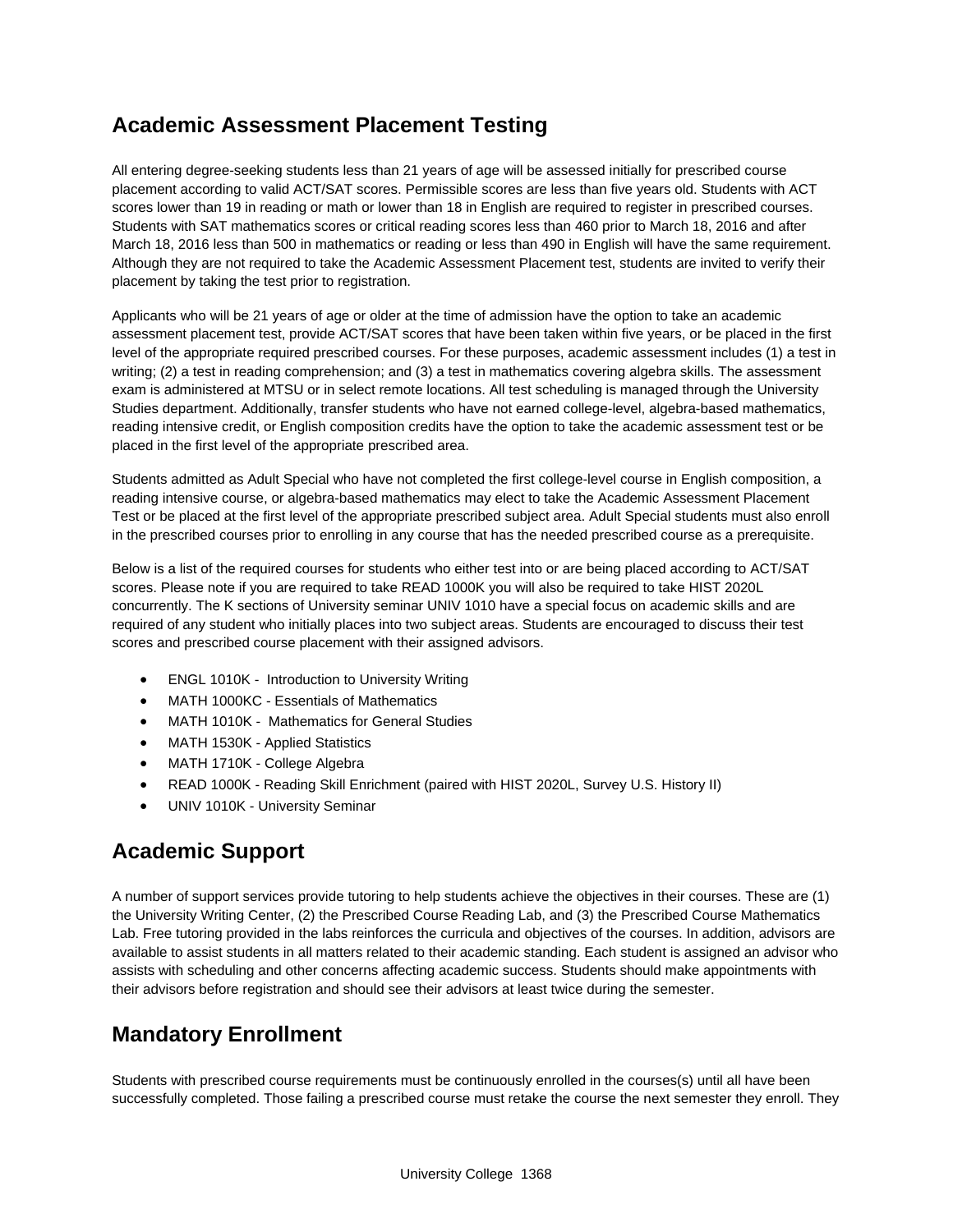may not drop a prescribed course without the approval of the chair of University Studies. Students are expected to attend all class sessions. Strict attendance policies are in place. A student may not take any course that requires skill in any area in which deficiency has been determined by the assessment tool.

## **Grades**

To successfully complete some prescribed courses, students must earn a grade of C- or better. The grade of D is not assigned for those courses. Prescribed courses carry elective credit or satisfy General Education requirements and are also used to compute the overall GPA.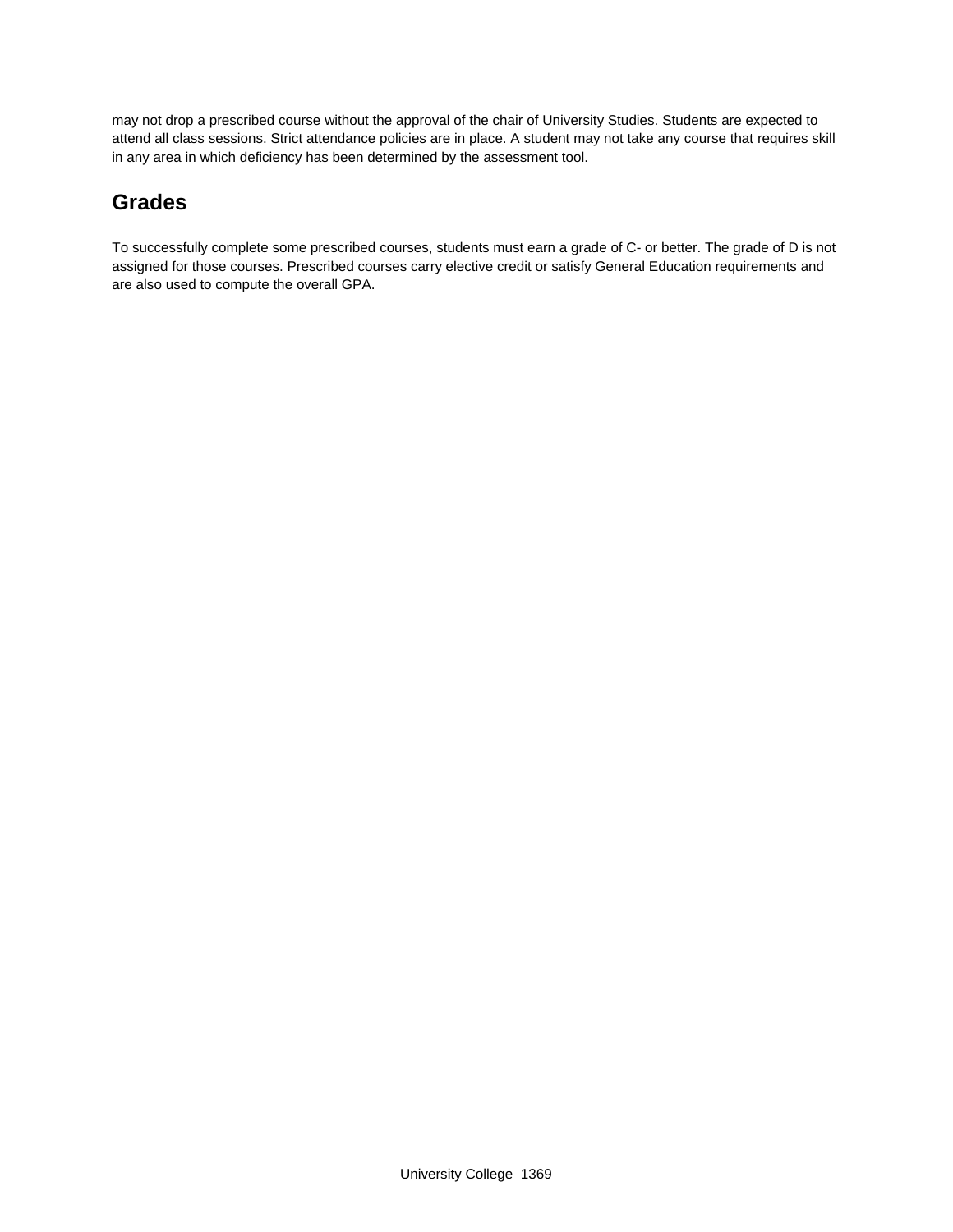## **Integrated Studies, Applied Leadership, B.S.**

**University Studies 615-494-7714 Dianna Rust, program coordinator Dianna.Rust@mtsu.edu**

The Bachelor of Science in Integrated Studies degree with a concentration in Applied Leadership is an interdisciplinary program and includes courses from the following departments: Communication Studies, Management, Military Science, Psychology, Sociology and Anthropology, and University Studies. The University works with corporate partners that make available to their employees this Applied Leadership focus on building greater depth in leadership.

The Applied Leadership concentration provides students with four undergraduate certificates of 10 credit hours each covering topics needed in today's business environment.

- Certificate in Leadership Theory
- Certificate in Communication and Problem-Solving
- Certificate in Leading Teams
- Certificate in Leading People and Managing Change

Each certificate consists of two seven-week online courses and a 40-hour onsite intensive training with additional online coursework. Completion of all four certificates will fulfill the major requirements of the Bachelor of Science (B.S.) in Integrated Studies, Applied Leadership concentration. Students must also meet all general education and other MTSU degree requirements. Elective course requirements for adult learners are often fulfilled through the Prior Learning Assessment (PLA) program, which evaluates college-level learning gained through work, training, certifications, licensure, military, and other programs. Details about the program should be discussed with student's advisor.

## **Academic Map**

Following is a printable, suggested four-year schedule of courses:

**Integrated Studies, Applied Leadership, B.S., Academic Map** 

## **Degree Requirements**

#### **General Education (41 hours)**

**General Education** requirements (shown in curricular listings below) include courses in Communication, History, Humanities and/or Fine Arts, Mathematics, Natural Sciences, and Social/Behavioral Sciences.

#### **Major Requirements (40 hours)**

#### **Leadership Theory (10 hours)**

- LEAD 3000 Leadership Tools and Self-Assessment **4 credit hours** (intensive)
- MGMT 3940 Business Ethics **3 credit hours**
- LEAD 3010 Leadership Theories and Practices **3 credit hours** OR
- MGMT 4200 Leadership in Organizations **3 credit hours**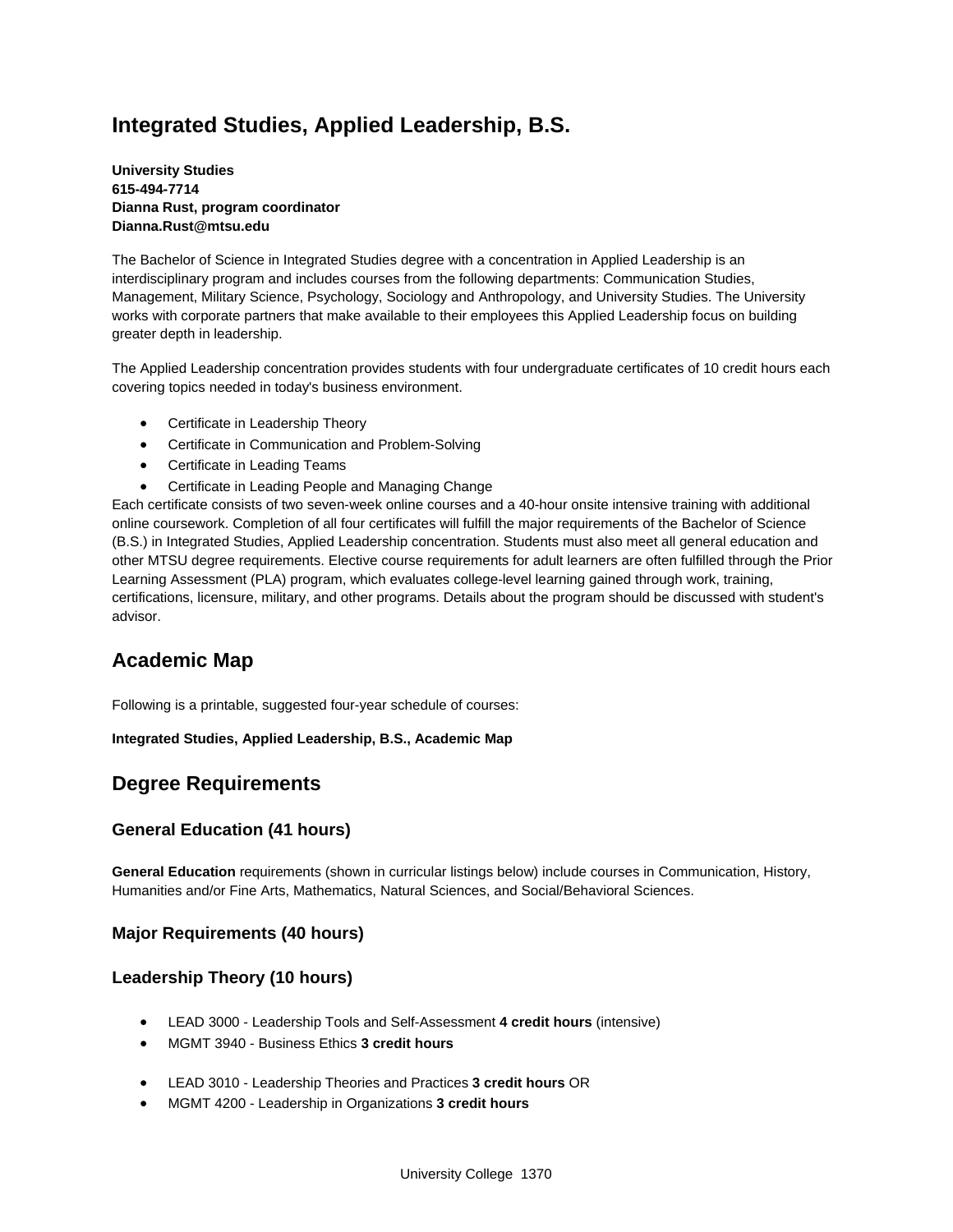### **Communication/Problem Solving (10 hours)**

- COMM 3220 Small Group Communication **3 credit hours**
- COMM 3500 Communication for Organizational Effectiveness **3 credit hours**

### **Leading Teams (10 hours)**

MS 4520 - Leading and Developing Teams **4 credit hours** (intensive)

#### **Choose two:**

- MGMT 4680 Organization Behavior **3 credit hours**
- PRST 4510 Using Teams to Facilitate Organizational Development **3 credit hours**
- PSY 4810 Teams in Organizations **3 credit hours**

### **Leading People/Managing Change (10 hours)**

- MGMT 3800 Managing Change and Conflict in Organizations **3 credit hours**
- SOC 3300 Diversity in the Workplace **3 credit hours**
- MGMT 4600 Strategies for Collaboration in Diverse Organizations **4 credit hours** OR
- SOC 4600 Strategies for Collaboration in Diverse Organizations **4 credit hours**

### **Electives (39 hours)**

- 4000-level electives **12 credit hours**
- Unrestricted electives **27 credit hours**

## **Total hours in program: 120**

## **Curriculum: Integrated Studies, Applied Leadership**

**Curricular listings include General Education requirements in Communication, History, Humanities and/or Fine Arts, Mathematics, Natural Sciences, and Social/Behavioral Sciences categories.**

#### **Freshman**

- ENGL 1010 Expository Writing **3 credit hours** (Comm)
- ENGL 1020 Research and Argumentative Writing **3 credit hours** (Comm)
- Humanities and/or Fine Arts **3 credit hours**
- Social/Behavioral Sciences **3 credit hours**
- Mathematics **3 credit hours**
- Natural Sciences **4 credit hours**
- Electives **8 credit hours**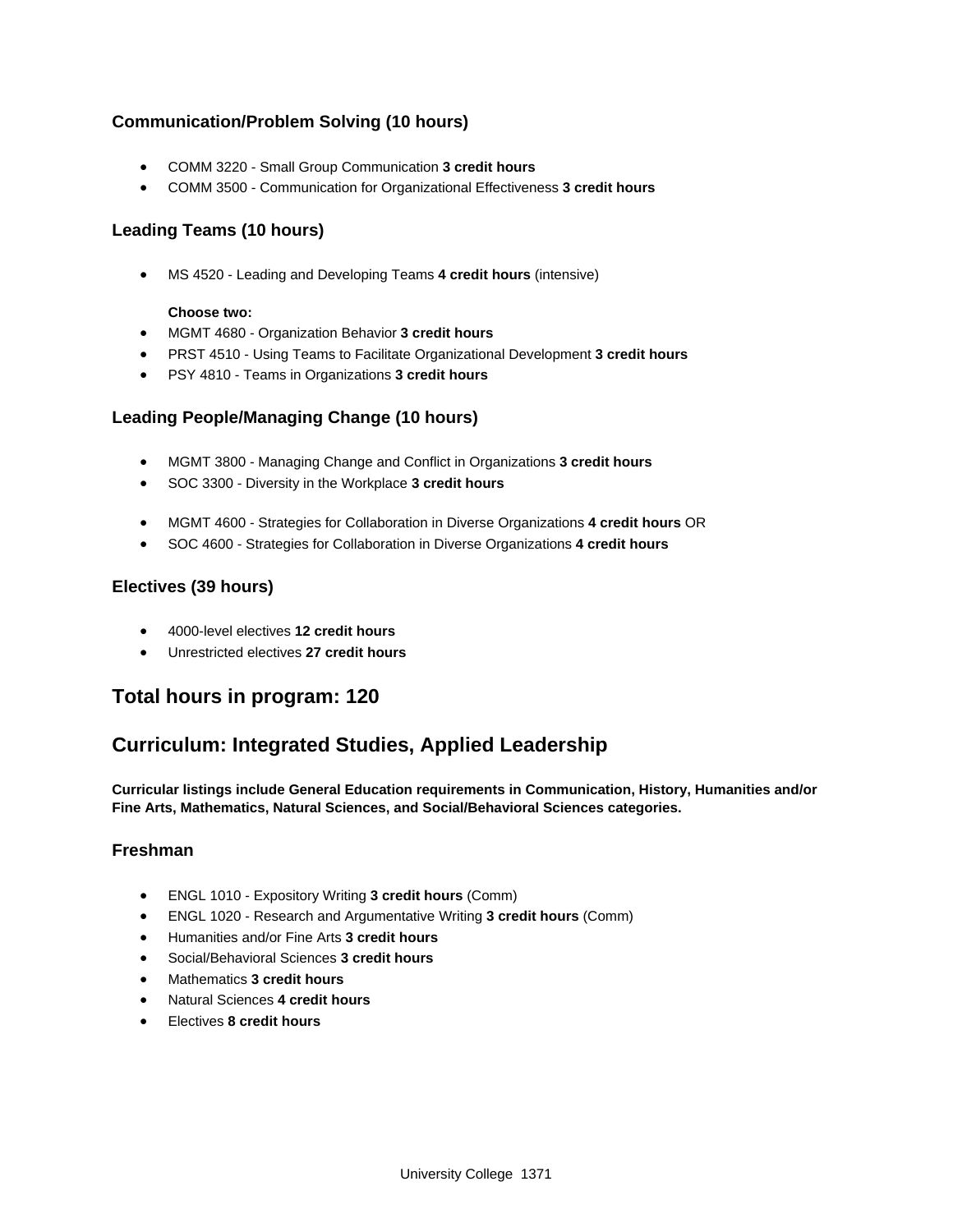- COMM 2200 Fundamentals of Communication **3 credit hours** (Comm) OR
- SPCH 1010 Fundamentals of Speech Communication **3 credit hours** (Comm)

#### **Subtotal: 30 Hours**

#### **Sophomore**

#### **Choose 6 hours from:**

- HIST 2010 Survey of United States History I **3 credit hours**
- HIST 2020 Survey of United States History II **3 credit hours**
- HIST 2030 Tennessee History **3 credit hours**
- English literature **3 credit hours** (Hum/FA)
- Humanities and/or Fine Arts **3 credit hours**
- Electives **9 credit hours**
- Upper-division elective **2 credit hours**
- Social/Behavioral Sciences **3 credit hours**
- Natural Sciences **4 credit hours**

#### **Subtotal: 30 Hours**

#### **Junior**

- LEAD 3000 Leadership Tools and Self-Assessment **4 credit hours**
- COMM 3220 Small Group Communication **3 credit hours**
- COMM 3500 Communication for Organizational Effectiveness **3 credit hours**
- MGMT 3940 Business Ethics **3 credit hours**
- Electives **10 credit hours**
- LEAD 3010 Leadership Theories and Practices **3 credit hours** OR
- MGMT 4200 Leadership in Organizations **3 credit hours**

#### **Subtotal: 30 Hours**

#### **Senior**

- MS 4520 Leading and Developing Teams **4 credit hours**
- MGMT 3800 Managing Change and Conflict in Organizations **3 credit hours**
- SOC 3300 Diversity in the Workplace **3 credit hours**
- Electives **8 credit hours**
- Upper-division elective **2 credit hours**
- MGMT 4600 Strategies for Collaboration in Diverse Organizations **4 credit hours** OR
- SOC 4600 Strategies for Collaboration in Diverse Organizations **4 credit hours**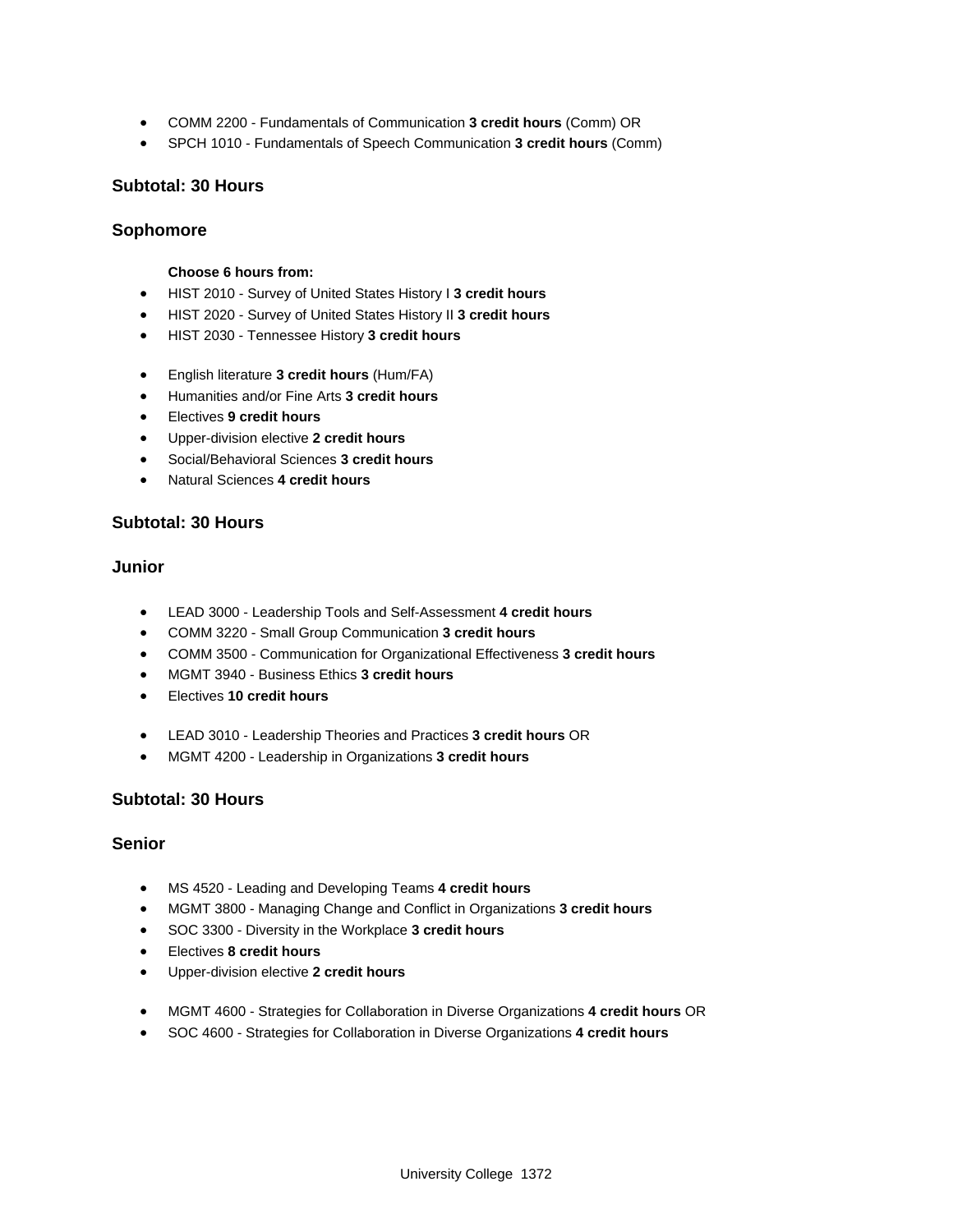**Choose two:** 

- MGMT 4680 Organization Behavior **3 credit hours**
- PSY 4810 Teams in Organizations **3 credit hours**
- PRST 4510 Using Teams to Facilitate Organizational Development **3 credit hours**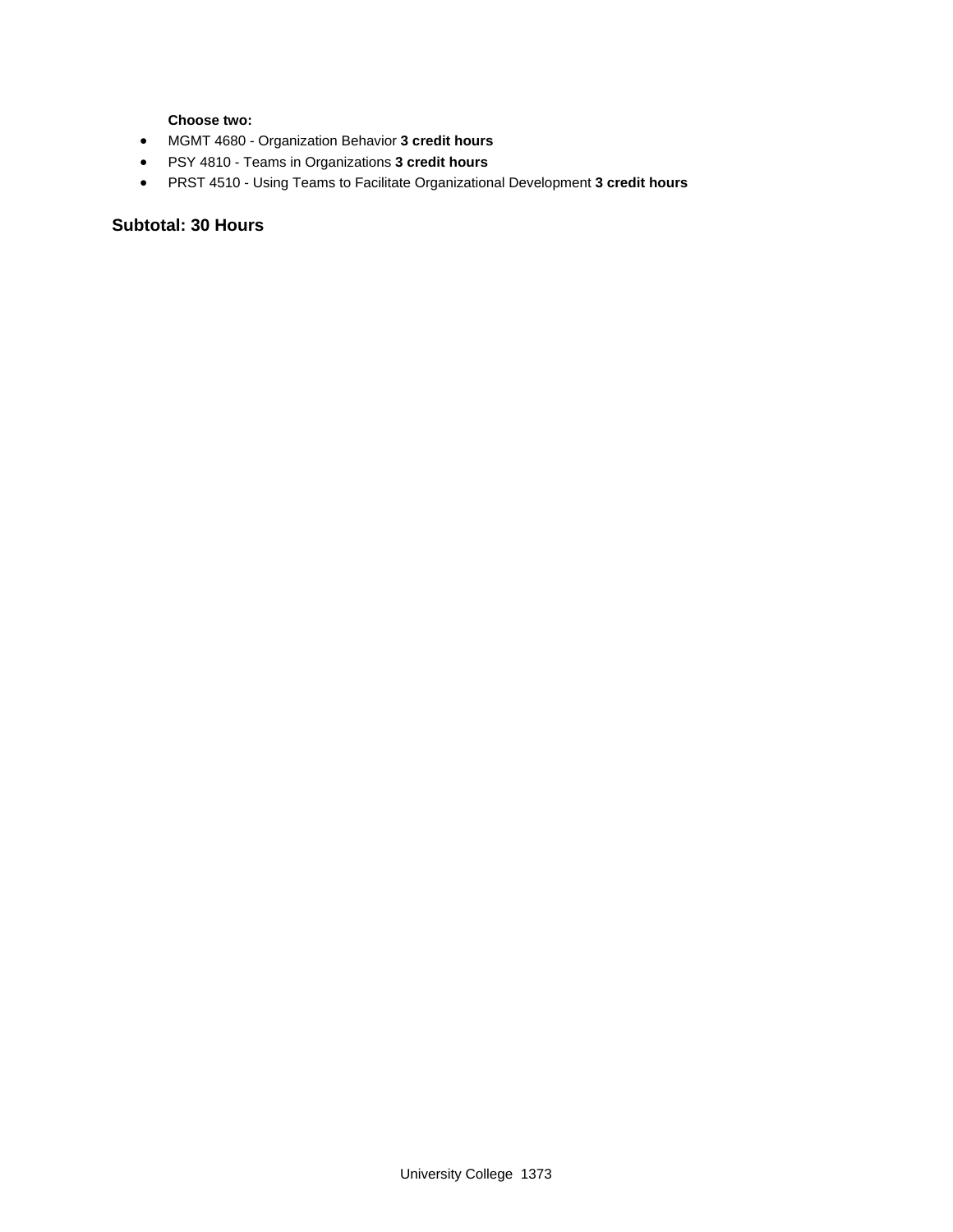## **Integrated Studies, B.S.**

**University Studies 615-494-7714 Dianna Rust, program coordinator Dianna.Rust@mtsu.edu**

The Bachelor of Science in Integrated Studies degree is an interdisciplinary degree program with instruction offered on the MTSU campus as well as online. This degree is extremely flexible and is an excellent option for students seeking a broad-based educational experience or wanting to custom-design a degree program. Those seeking this accelerated path to graduation choose two areas of emphasis (12 hours each) to meet personal and professional goals. Sample study subjects include child and family studies, communication studies, criminal justice, cultural studies, English or writing, health, human sciences, information technology, journalism or public relations, leadership studies, nutrition, office management, political science, psychology, sociology, teaching and learning, and women's studies.

Students who have accumulated a variety of course credits that are not easily applied to a particular degree program often find that they can be used in this program, allowing them to graduate earlier. **Elective course requirements** for adult learners are often fulfilled through the Prior Learning Assessment (PLA) program, which evaluates college-level learning gained through work, training, certifications, licensure, military, and other programs. Details about the program should be discussed with student's advisor.

## **Academic Map**

Following is a printable, suggested four-year schedule of courses:

#### **Integrated Studies, B.S., Academic Map**

## **Degree Requirements**

### **General Education (41 hours)**

**General Education** requirements (shown in curricular listings below) include courses in Communication, History, Humanities and/or Fine Arts, Mathematics, Natural Sciences, and Social/Behavioral Sciences.

#### **Major Requirements (31 hours)**

- PRST 3030 Senior Career Development Seminar **1 credit hour**
- PRST 3995 Interdisciplinary Research and Problem Solving **3 credit hours**
- PRST 4995 Culminating Project **3 credit hours**
- First area of emphasis **12 credit hours**
- Second area of emphasis **12 credit hours**

#### **Area of Support/Minor (18 hours)**

#### **Electives (30 hours)**

- UNIV 1010 recommended **3 credit hours**
- General electives **27 credit hours (discuss with advisor)**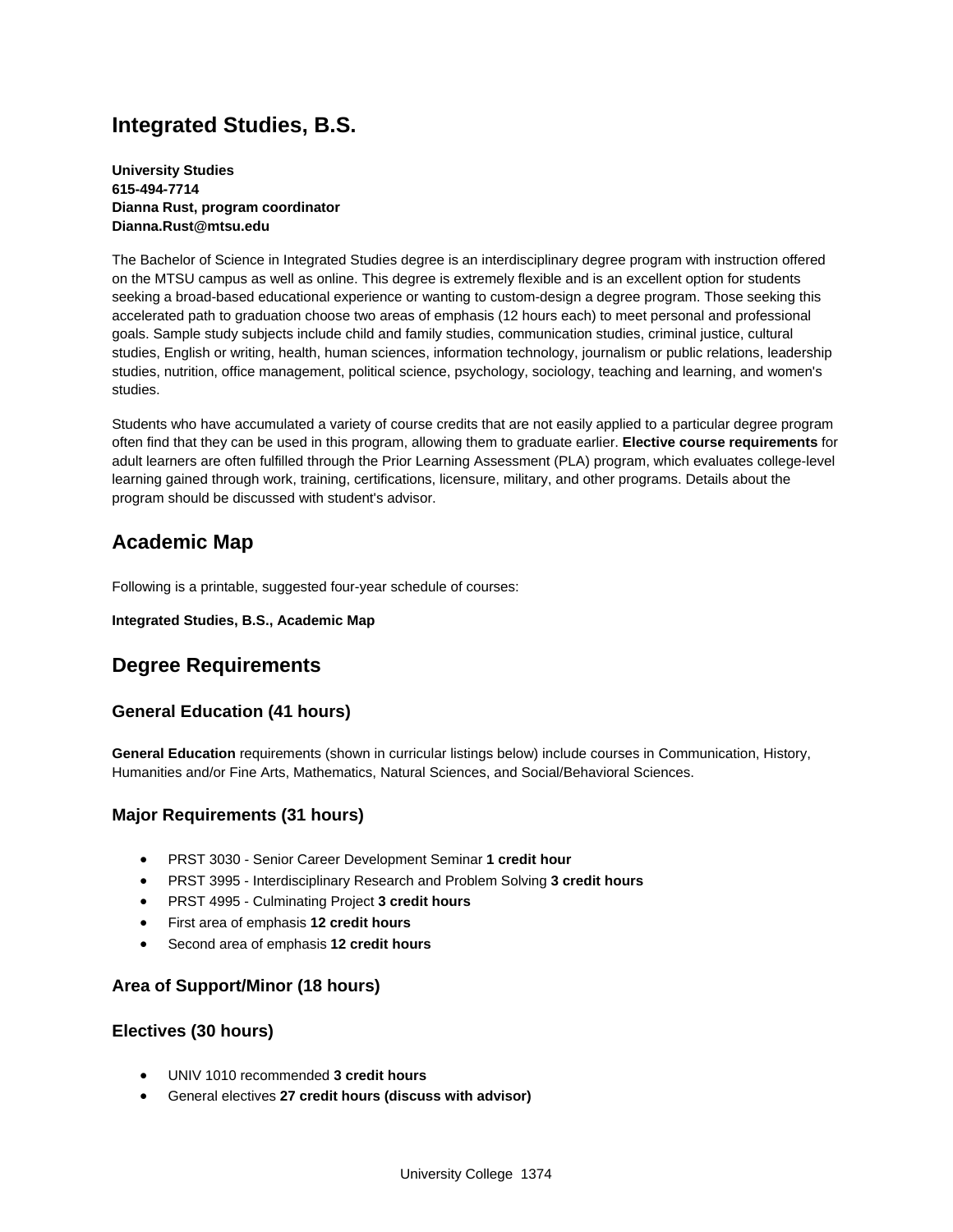## **Total hours in program: 120**

## **Curriculum: Integrated Studies**

**Curricular listings include General Education requirements in Communication, History, Humanities and/or Fine Arts, Mathematics, Natural Sciences, and Social/Behavioral Sciences categories.**

#### **Freshman**

- ENGL 1010 Expository Writing **3 credit hours** (Comm)
- ENGL 1020 Research and Argumentative Writing **3 credit hours** (Comm)
- COMM 2200 Fundamentals of Communication **3 credit hours** (Comm)
- Humanities and/or Fine Arts **3 credit hours**
- Social/Behavioral Sciences **3 credit hours**
- Natural Sciences **4 credit hours**
- Mathematics **3 credit hours**
- Electives **6 credit hours** (UNIV 1010 for freshmen or UNIV 2020 for transfer students recommended)
- Area of emphasis **3 credit hours**

#### **Subtotal: 31 Hours**

#### **Sophomore**

- ENGL 2020 Themes in Literature and Culture **3 credit hours** Hum/FA OR
- ENGL 2030 The Experience of Literature **3 credit hours** Hum/FA OR
- HUM 2610 Foreign Literature in Translation **3 credit hours** Hum/FA

#### **Choose 6 hours from:**

- HIST 2010 Survey of United States History I **3 credit hours**
- HIST 2020 Survey of United States History II **3 credit hours**
- HIST 2030 Tennessee History **3 credit hours**
- Humanities and/or Fine Arts **3 credit hours**
- Social/Behavioral Sciences **3 credit hours**
- Natural Sciences **4 credit hours**
- Area of emphasis **3 credit hours**
- Area of support/minor **3 credit hours**
- Electives **6 credit hours**

#### **Subtotal: 31 Hours**

#### **Junior**

- PRST 3030 Senior Career Development Seminar **1 credit hour**
- PRST 3995 Interdisciplinary Research and Problem Solving **3 credit hours**
- Area of emphasis **6 credit hours**
- Area of emphasis (UD) **6 credit hours**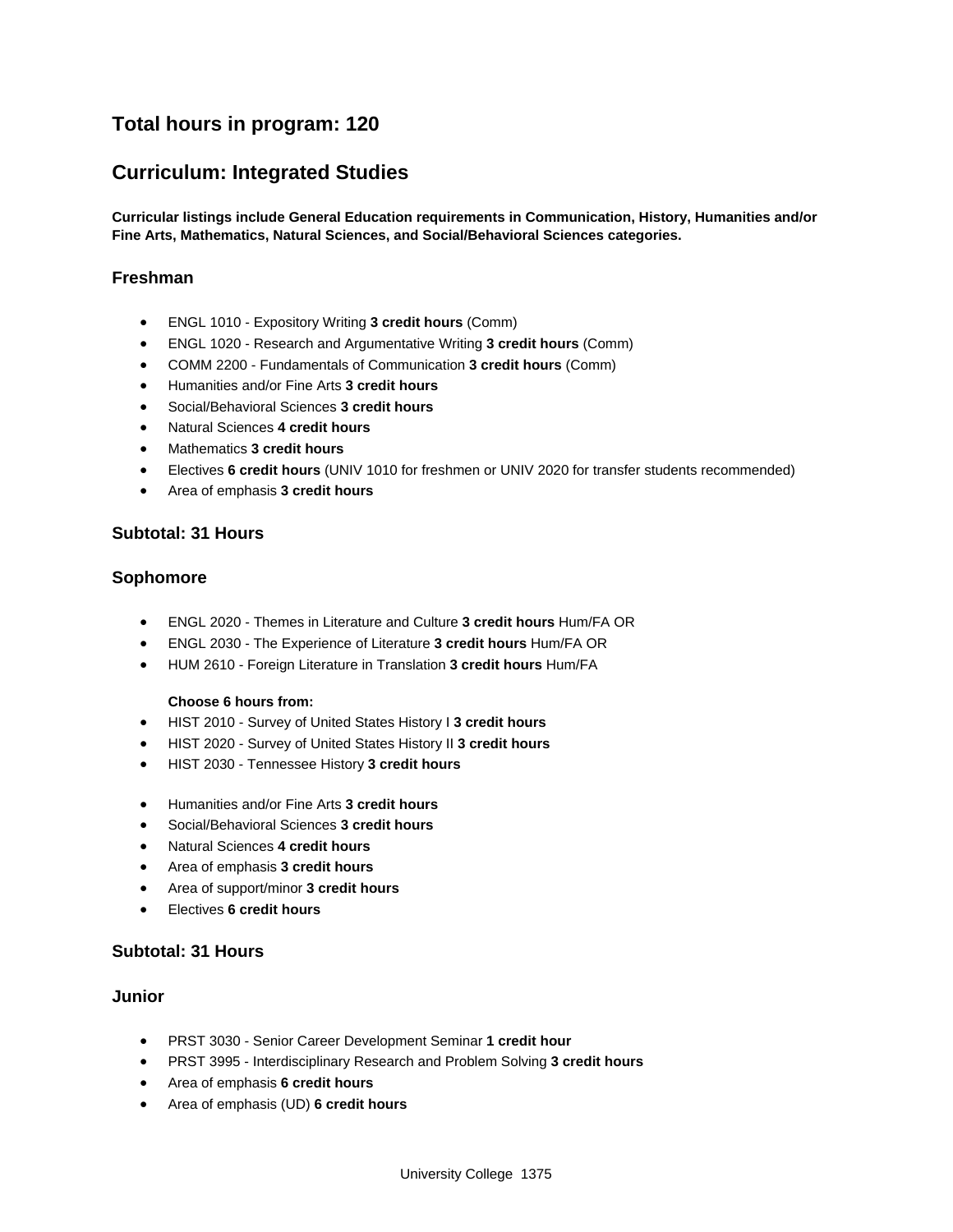- Area of support/minor **6 credit hours**
- Upper-division electives **6 credit hours**

#### **Subtotal: 28 Hours**

#### **Senior**

- PRST 4995 Culminating Project **3 credit hours**
- Area of emphasis (UD) **6 credit hours**
- Area of support/minor **9 credit hours**
- Upper-division electives **9 credit hours**
- Elective **3 credit hours**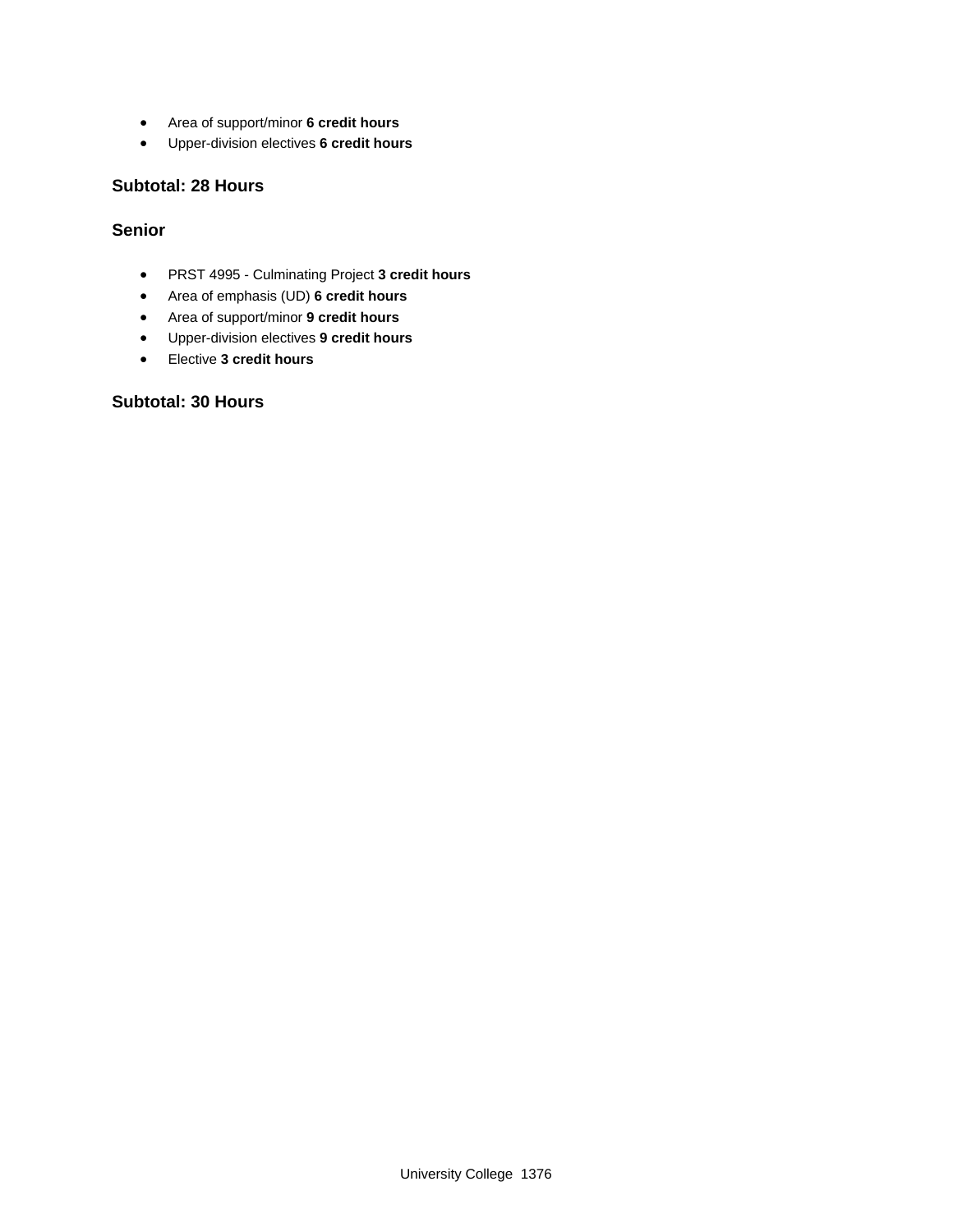## **Professional Studies, Healthcare Administration Concentration, B.S.**

#### **University Studies 615-494-7714 Dianna Rust, program coordinator Dianna.Rust@mtsu.edu**

The Professional Studies program helps students prepare for management positions in the field of healthcare administration. The Professional Studies major consists of foundation courses in communications, statistics, supervision, organizational systems, organizational relations, and international context. The Healthcare Administration concentration focuses on classes in healthcare research, nursing leadership management, trends and issues in nursing healthcare, community health nursing, and international health.

**NOTE: This major does not qualify you as an applicant for licensure consideration by the state of Tennessee. Many students who pursue this degree will be prepared for entry level healthcare administration positions. For information about the state of Tennessee's licensure requirements go to https://www.tn.gov/health/article/NHA-edu.**

## **Academic Map**

Following is a printable, suggested four-year schedule of courses:

**Professional Studies, Healthcare Administration Concentration, B.S.** 

## **Degree Requirements**

### **General Education (41 hours)**

**General Education** requirements (shown in curricular listings below) include courses in Communication, History, Humanities and/or Fine Arts, Mathematics, Natural Sciences, and Social/Behavioral Sciences.

### **Major Requirements (39 hours)**

- Administration and Supervision **3 credit hours**
- Organizational Systems **3 credit hours**
- Team and Organizational Relations **3 credit hours**
- Statistical Methods **3 credit hours**
- Written Communication **6 credit hours**
- International Context **3 credit hours**
- Healthcare Research **3 credit hours**
- Nursing Leadership and Management **3 credit hours**
- Trends and Issues in Nursing **3 credit hours**
- Community Health Nursing **3 credit hours**
- International Health **3 credit hours**
- Culminating Project **3 credit hours** (PRST 3995 prerequisite for PRST 4995)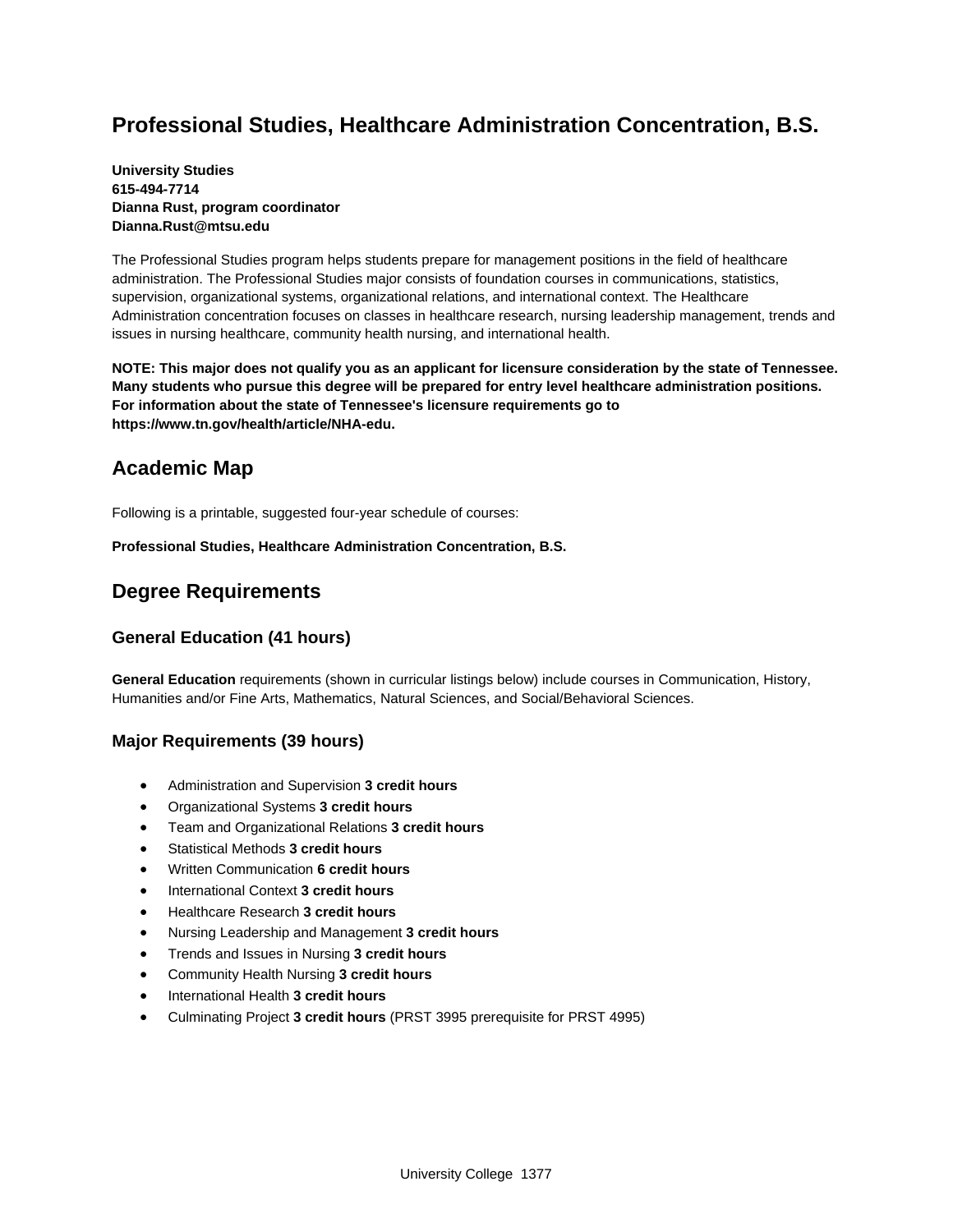### **Electives (40 hours)**

- UNIV 1010/UNIV 2020 recommended
- PRST 3995 required prerequisite for PRST 4995

## **Total hours in program: 120**

## **Curriculum: Professional Studies, Healthcare Administration**

**Curricular listings include General Education requirements in Communication, History, Humanities and/or Fine Arts, Mathematics, Natural Sciences, and Social/Behavioral Sciences categories.**

#### **Freshman**

- ENGL 1010 Expository Writing **3 credit hours** (Comm)
- ENGL 1020 Research and Argumentative Writing **3 credit hours** (Comm)
- Social/Behavioral Sciences **3 credit hours**
- Mathematics (MATH 1530 recommended) **3 credit hours**
- Humanities and/or Fine Arts **3 credit hours**
- Natural Sciences **4 credit hours**
- Electives (UNIV 1010 recommended) **8 credit hours**
- COMM 2200 Fundamentals of Communication **3 credit hours** OR (Comm)
- SPCH 1010 Fundamentals of Speech Communication (Comm) **3 credit hours**

#### **Subtotal: 30 Hours**

#### **Sophomore**

#### **Choose 6 hours from:**

- HIST 2010 Survey of United States History I **3 credit hours**
- HIST 2020 Survey of United States History II **3 credit hours**
- HIST 2030 Tennessee History **3 credit hours**
- English Literature (Hum/FA) **3 credit hours**
- Social/Behavioral Sciences **3 credit hours**
- Humanities and/or Fine Arts **3 credit hours**
- Natural Sciences **4 credit hours**
- Electives **11 hours**

### **Subtotal: 30 Hours**

#### **Junior**

- Administration/Supervision **3 credit hours**
- Team and Organizational Relations **3 credit hours**
- Organizational Systems **3 credit hours**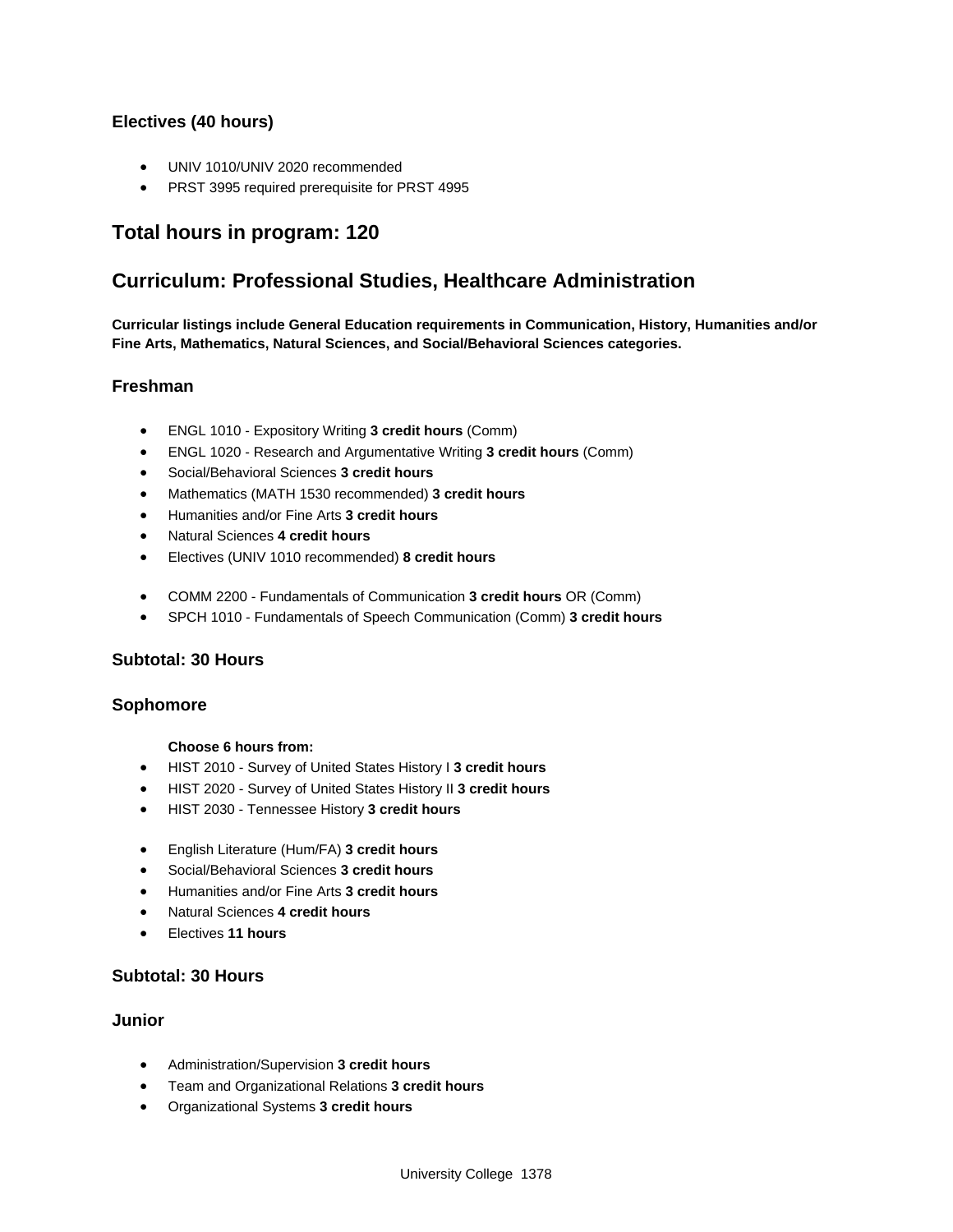- International Context **3 credit hours**
- HETH 4213 **3 credit hours**
- HETH 4210 **3 credit hours**
- COBH 4707 **3 credit hours**
- Electives **6 credit hours**
- Upper-division elective **3 credit hours**

### **Subtotal: 30 Hours**

### **Senior**

- PRST 4995 Culminating Project **3 credit hours** OR
- UNIV 4995 Culminating Project **3 credit hours**
- Written Communication **6 credit hours**
- Statistical Methods (all have prerequisites) **3 credit hours**
- HETH 4211 **3 credit hours**
- HETH 4212 **3 credit hours**
- Electives (PRST 3995 prerequisite for PRST 4995) **12 credit hours**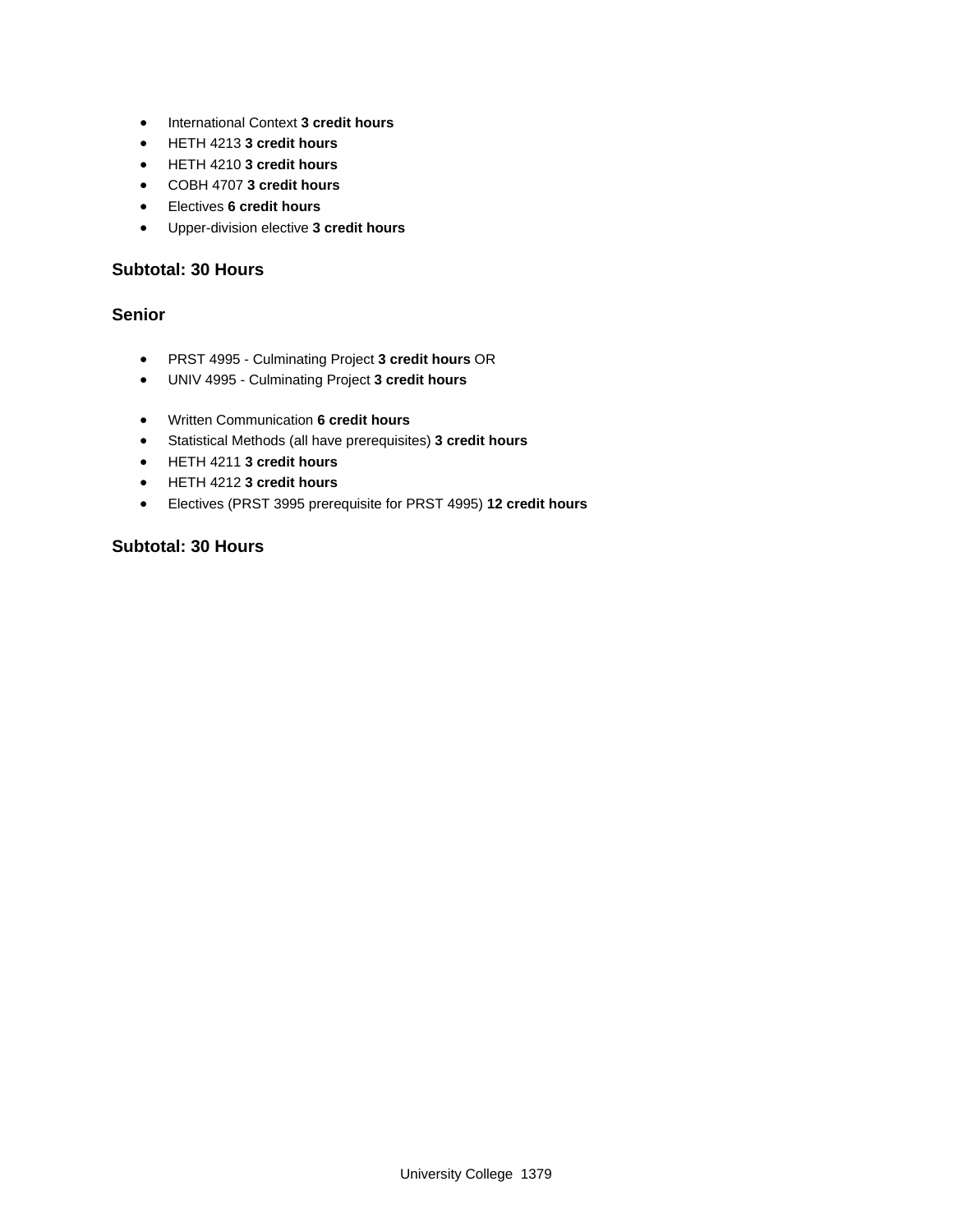## **Professional Studies, Information Technology Concentration, B.S.**

#### **University Studies 615-494-7714 Dianna Rust, program coordinator Dianna.Rust@mtsu.edu**

The Professional Studies program helps students prepare for management positions in the field of information technology. The Professional Studies major consists of foundation courses in communications, statistics, supervision, organizational systems, organizational relations, and international context. The Information Technology concentration centers on software analysis, database management, data communications, and operating systems.

## **Academic Map**

Following is a printable, suggested four-year schedule of courses:

#### **Professional Studies, Information Technology Concentration, B.S.**

## **Degree Requirements**

### **General Education (41 hours)**

**General Education** requirements (shown in curricular listings below) include courses in Communication, History, Humanities and/or Fine Arts, Mathematics, Natural Sciences, and Social/Behavioral Sciences.

#### **Major Requirements (39 hours)**

- Administration and Supervision **3 credit hours**
- Organizational Systems **3 credit hours**
- Team and Organizational Relations **3 credit hours**
- Statistical Methods **3 credit hours**
- Written Communication **6 credit hours**
- International Context **3 credit hours**
- Management Information Systems Overview **3 credit hours**
- Software **3 credit hours**
- Files and Operating Systems **3 credit hours**
- Database Management **3 credit hours**
- Networks **3 credit hours**
- Culminating Special Project (PRST/UNIV 4995) **3 credit hours** (PRST 3995 prerequisite for PRST 4995)

#### **Electives (40 hours)**

- UNIV 1010/UNIV 2020 recommended
- PRST 3995 required prerequisite for PRST 4995

## **Total hours in program: 120**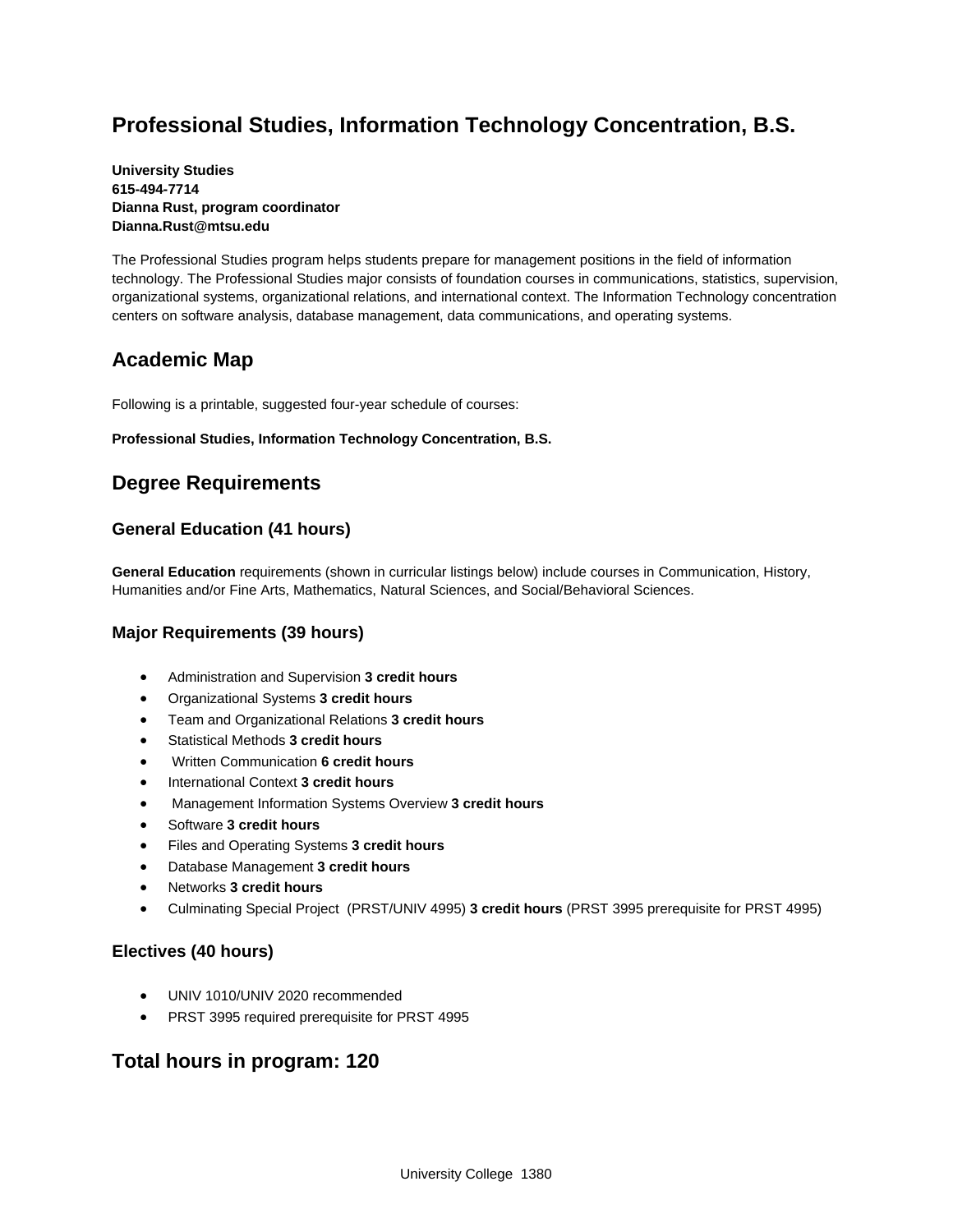## **Curriculum: Professional Studies, Information Technology**

**Curricular listings include General Education requirements in Communication, History, Humanities and/or Fine Arts, Mathematics, Natural Sciences, and Social/Behavioral Sciences categories.**

#### **Freshman**

- ENGL 1010 Expository Writing **3 credit hours** (Comm)
- ENGL 1020 Research and Argumentative Writing **3 credit hours** (Comm)
- Social/Behavioral Sciences **3 credit hours**
- Mathematics **3 credit hours**
- Humanities and/or Fine Arts **3 credit hours**
- Natural Sciences **4 credit hours**
- Electives (UNIV 1010/UNIV 2020 recommended) **8 credit hours**
- COMM 2200 Fundamentals of Communication **3 credit hours** (Comm) OR
- SPCH 1010 Fundamentals of Speech Communication **3 credit hours** (Comm)

#### **Subtotal: 30 Hours**

#### **Sophomore**

#### **Choose 6 hours from:**

- HIST 2010 Survey of United States History I **3 credit hours**
- HIST 2020 Survey of United States History II **3 credit hours**
- HIST 2030 Tennessee History **3 credit hours**
- English Literature (Hum/FA) **3 credit hours**
- Social/Behavioral Sciences **3 credit hours**
- Humanities and/or Fine Arts **3 credit hours**
- Natural Sciences **4 credit hours**
- Electives **11 hours**

#### **Subtotal: 30 Hours**

#### **Junior**

- Administration/Supervision **3 credit hours**
- Team and Organizational Relations **3 credit hours**
- Organizational Systems **3 credit hours**
- International Context **3 credit hours**
- Written Communication **3 credit hours**
- UNIV 4706 **3 credit hours**
- PTMA 3020 or MGMT 3220 **3 credit hours**
- Electives **6 credit hours**
- Upper-division electives **3 credit hours**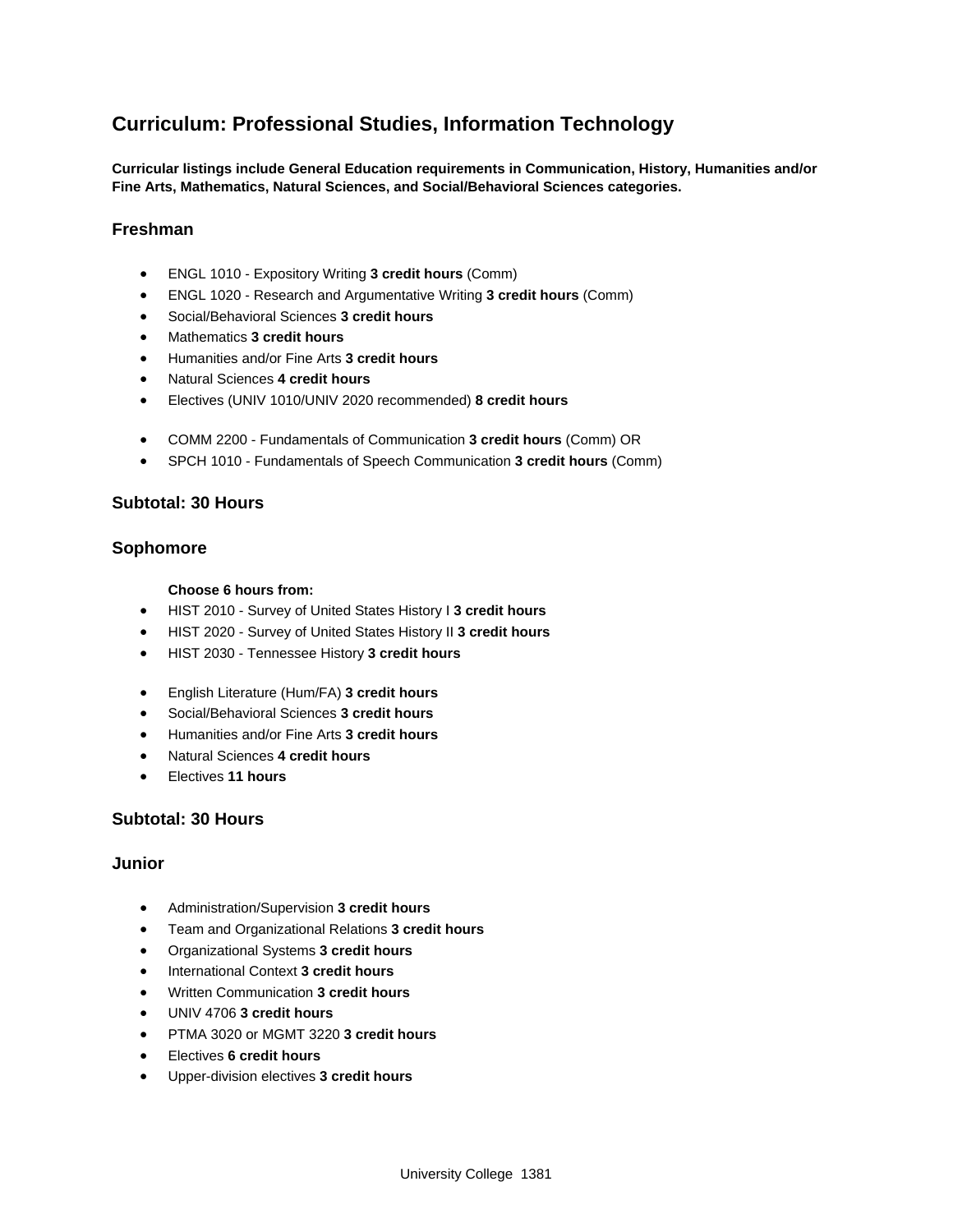### **Subtotal: 30 Hours**

#### **Senior**

- PRST 4995 Culminating Project **3 credit hours** OR
- UNIV 4995 Culminating Project **3 credit hours**
- Written Communication **3 credit hours**
- Statistical Methods (all have prerequisites) **3 credit hours**
- CSCI 3222 **3 credit hours**
- INFS 3700 **3 credit hours**
- INFS 4900 **3 credit hours**
- Electives (PRST 3995 prerequisite for PRST 4995) **12 credit hours**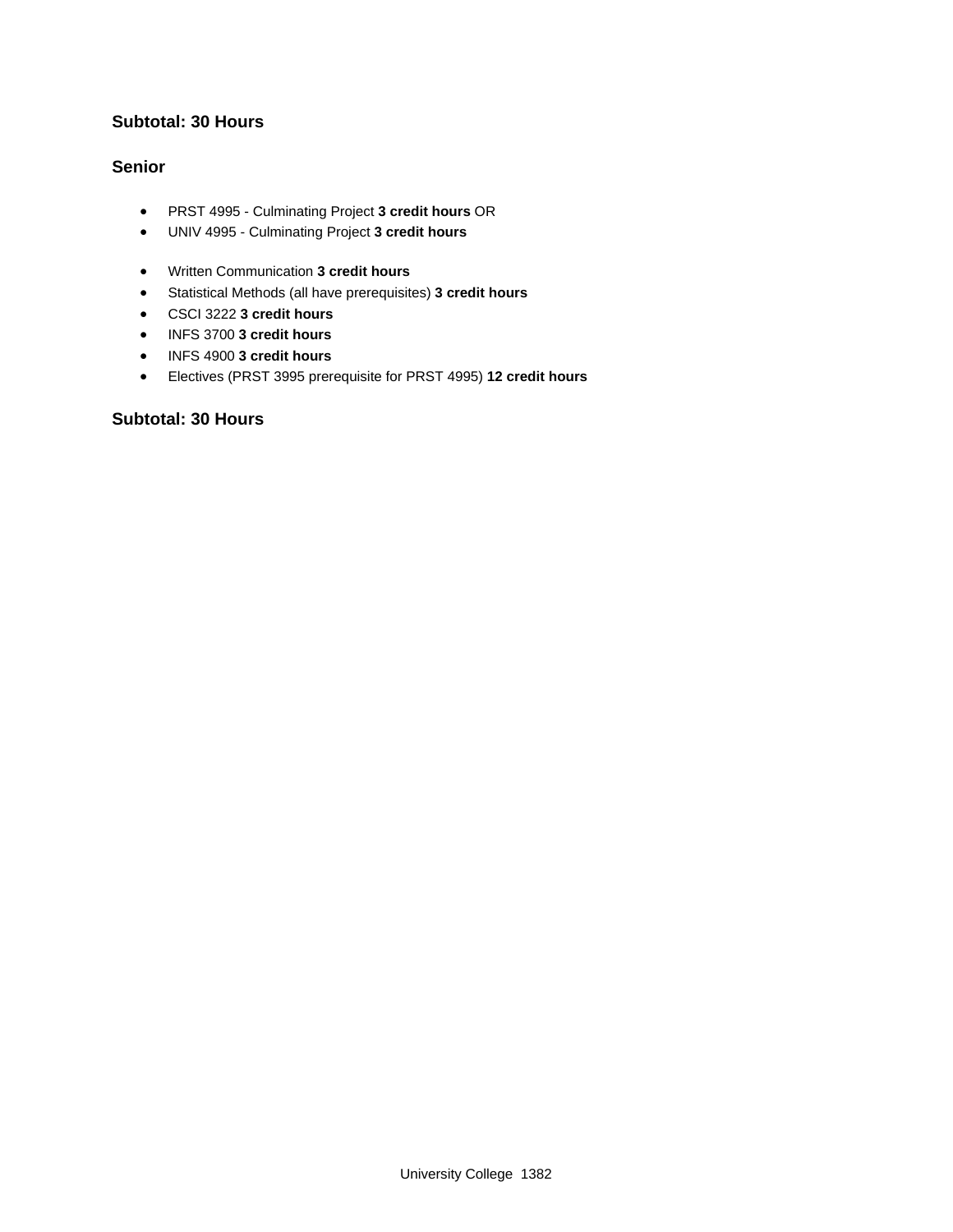## **Professional Studies, International Organizational Leadership Concentration, B.S.**

**University Studies 615-494-7714 Dianna Rust, program coordinator Dianna.Rust@mtsu.edu**

The Professional Studies program helps students prepare for management positions in organizational leadership with a focus on international management. The Professional Studies major consists of foundation courses in communications, statistics, supervision, organizational systems, organizational relations, and international context. The International Organizational Leadership concentration teaches about international management, international law, political economy, intercultural communication, and international relations.

## **Academic Map**

Following is a printable, suggested four-year schedule of courses:

**Professional Studies, International Organizational Leadership Concentration, B.S.** 

## **Degree Requirements**

## **General Education (41 hours)**

**General Education** requirements (shown in curricular listings below) include courses in Communication, History, Humanities and/or Fine Arts, Mathematics, Natural Sciences, and Social/Behavioral Sciences.

### **Major Requirements (39 hours)**

- Administration and Supervision **3 credit hours**
- Organizational Systems **3 credit hours**
- Team and Organizational Relations **3 credit hours**
- Statistical Methods **3 credit hours**
- Written Communication **6 credit hours**
- International Context **3 credit hours**
- **•** International Management 3 credit hours
- International Law **3 credit hours**
- **•** International Political Economy 3 credit hours
- International Communication **3 credit hours**
- Theories and Concepts in International Relations **3 credit hours**
- Culminating Special Project (PRST/UNIV 4995) **3 credit hours** (PRST 3995 prerequisite)

### **Electives (40 hours)**

- UNIV 1010/UNIV 2020 recommended
- PRST 3995 required prerequisite for PRST 4995

## **Total hours in program: 120**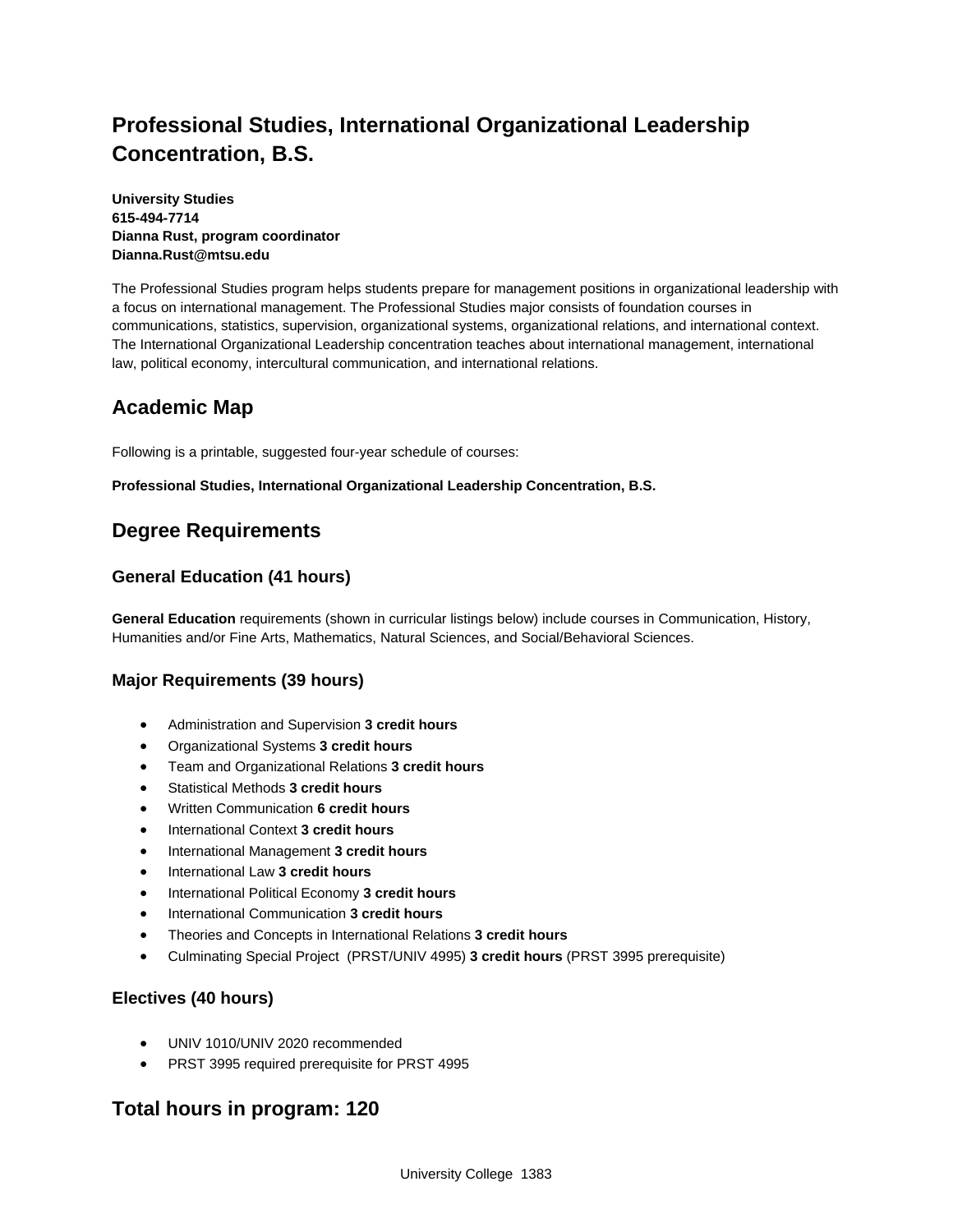## **Curriculum: Professional Studies, International Organizational Leadership**

**Curricular listings include General Education requirements in Communication, History, Humanities and/or Fine Arts, Mathematics, Natural Sciences, and Social/Behavioral Sciences categories.**

#### **Freshman**

- ENGL 1010 Expository Writing **3 credit hours** (Comm)
- ENGL 1020 Research and Argumentative Writing **3 credit hours** (Comm)
- Social/Behavioral Sciences **3 credit hours**
- Mathematics **3 credit hours**
- Humanities and/or Fine Arts **3 credit hours**
- Natural Sciences **4 credit hours**
- Electives (UNIV 1010/UNIV 2020 recommended) **8 credit hours**
- COMM 2200 Fundamentals of Communication **3 credit hours** (Comm) OR
- SPCH 1010 Fundamentals of Speech Communication **3 credit hours** (Comm)

#### **Subtotal: 30 Hours**

#### **Sophomore**

#### **Choose 6 hours from:**

- HIST 2010 Survey of United States History I **3 credit hours**
- HIST 2020 Survey of United States History II **3 credit hours**
- HIST 2030 Tennessee History **3 credit hours**
- English Literature (Hum/FA) **3 credit hours**
- Social/Behavioral Sciences **3 credit hours**
- Humanities and/or Fine Arts **3 credit hours**
- Natural Sciences **4 credit hours**
- Electives **11 hours**

#### **Subtotal: 30 Hours**

#### **Junior**

- Administration/Supervision **3 credit hours**
- Team and Organizational Relations **3 credit hours**
- Organizational Systems **3 credit hours**
- International Context **3 credit hours**
- Written Communication **3 credit hours**
- BMGT 3600 **3 credit hours**
- POLI 4350 **3 credit hours**
- Electives **6 credit hours**
- Upper-division elective **3 credit hours**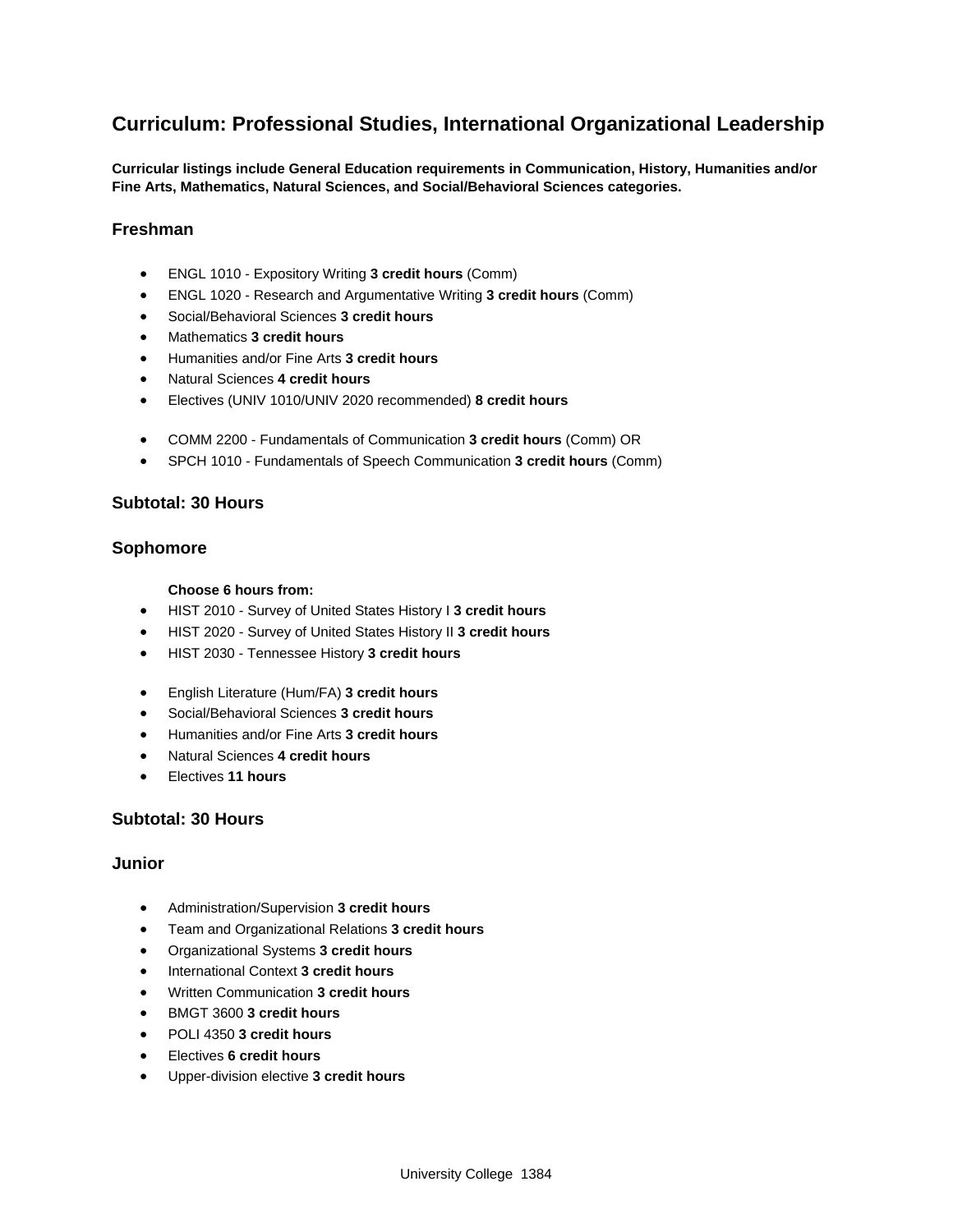### **Subtotal: 30 Hours**

#### **Senior**

- PRST 4995 Culminating Project **3 credit hours** OR
- UNIV 4995 Culminating Project **3 credit hours**
- Written Communication **3 credit hours**
- Statistical Methods (all have prerequisites) **3 credit hours**
- PS 3510 **3 credit hours**
- COMM 3560 **3 credit hours**
- POLS 4508 **3 credit hours**
- Electives (PRST 3995 prerequisite for PRST 4995) **12 credit hours**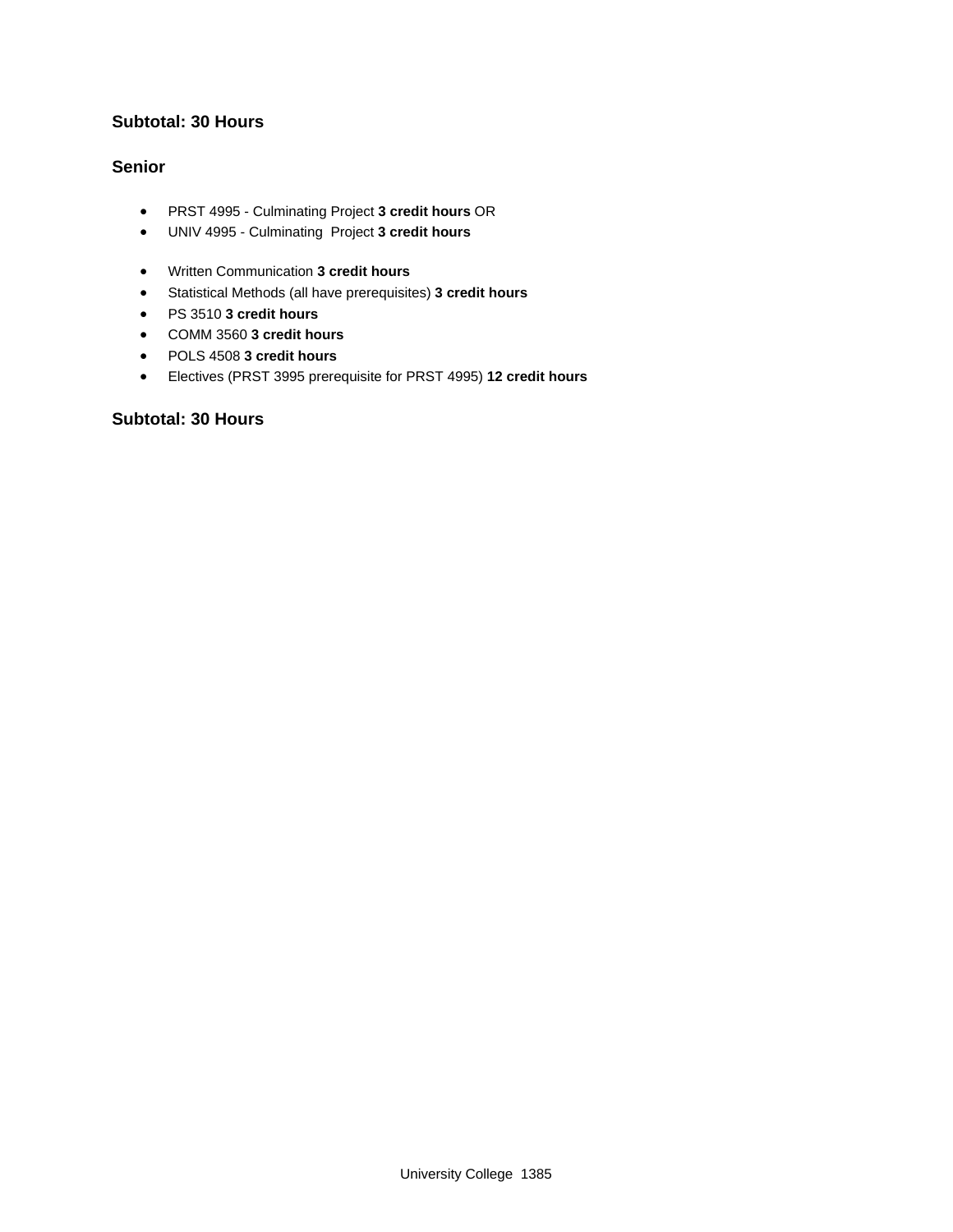## **Professional Studies, Organizational Leadership Concentration, B.S.**

#### **University Studies 615-494-7714 Dianna Rust, program coordinator Dianna.Rust@mtsu.edu**

The Professional Studies program helps students prepare for management positions in the field of organizational leadership. The Professional Studies major consists of foundation courses in communications, statistics, supervision, organizational systems, organizational relations, and international context. The Organizational Leadership concentration courses concentrate on public relations, psychology, business etiquette, human resources, and cultural diversity.

## **Academic Map**

Following is a printable, suggested four-year schedule of courses:

#### **Professional Studies, Organizational Leadership Concentration, B.S.**

## **Degree Requirements**

### **General Education (41 hours)**

**General Education** requirements (shown in curricular listings below) include courses in Communication, History, Humanities and/or Fine Arts, Mathematics, Natural Sciences, and Social/Behavioral Sciences.

### **Major Requirements (39 hours)**

- Administration and Supervision **3 credit hours**
- Organizational Systems **3 credit hours**
- Team and Organizational Relations **3 credit hours**
- Statistical Methods **3 credit hours**
- Written Communication **6 credit hours**
- International Context **3 credit hours**
- Organizational Leadership Concentration **15 credit hours**
- Culminating Special Project (PRST/UNIV 4995) **3 credit hours** (PRST 3995 required for PRST 4995)

### **Electives (40 hours)**

- UNIV 1010/UNIV 2020 recommended
- PRST 3995 required prerequisite for PRST 4995

## **Total hours in program: 120**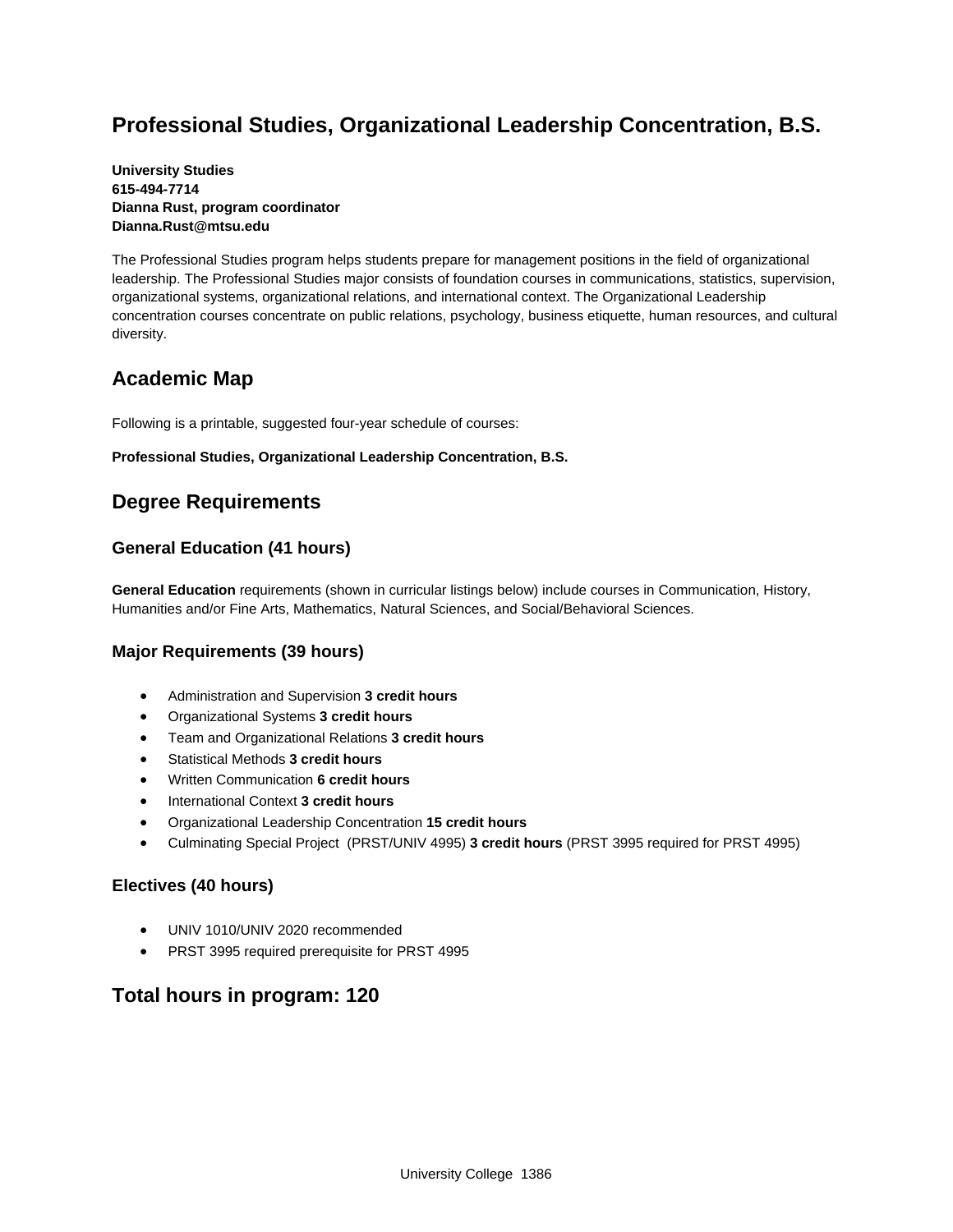## **Curriculum: Professional Studies, Organizational Leadership**

### **Freshman**

- ENGL 1010 Expository Writing **3 credit hours** (Comm)
- ENGL 1020 Research and Argumentative Writing **3 credit hours** (Comm)
- Social/Behavioral Sciences **3 credit hours**
- Mathematics **3 credit hours**
- Humanities and/or Fine Arts **3 credit hours**
- Natural Sciences **4 credit hours**
- Electives (UNIV 1010/UNIV 2020 recommended) **8 credit hours**
- COMM 2200 Fundamentals of Communication **3 credit hours** (Comm) OR
- SPCH 1010 Fundamentals of Speech Communication **3 credit hours** (Comm)

### **Subtotal: 30 Hours**

#### **Sophomore**

#### **Choose 6 hours from:**

- HIST 2010 Survey of United States History I **3 credit hours**
- HIST 2020 Survey of United States History II **3 credit hours**
- HIST 2030 Tennessee History **3 credit hours**
- English Literature (Hum/FA) **3 credit hours**
- Social/Behavioral Sciences **3 credit hours**
- Humanities and/or Fine Arts **3 credit hours**
- Natural Sciences **4 credit hours**
- Electives **11 credit hours**

#### **Subtotal: 30 Hours**

#### **Junior**

- Administration/Supervision **3 credit hours**
- Team and Organizational Relations **3 credit hours**
- Organizational Systems **3 credit hours**
- International Context **3 credit hours**
- Statistical Methods **3 credit hours**
- Organizational Communication concentration **9 credit hours**
- Elective **3 credit hours**
- Upper-division elective **3 credit hours**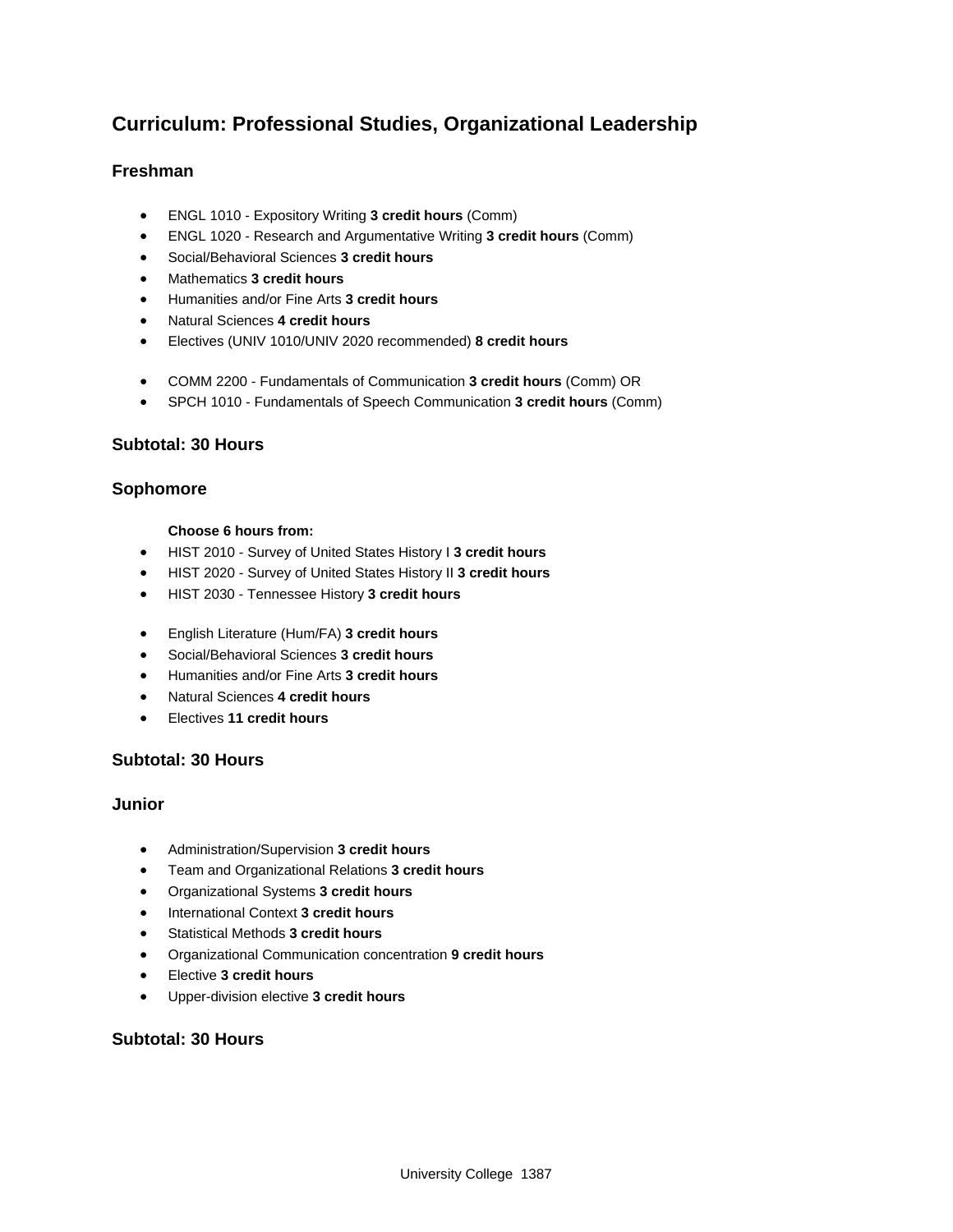### **Senior**

- PRST 4995 Culminating Project **3 credit hours** OR
- UNIV 4995 Culminating Experience **3 credit hours**
- Written Communication **6 credit hours**
- Organizational Leadership concentration **6 credit hours**
- Electives (PRST 3995 prerequisite for PRST 4995) **15 credit hours**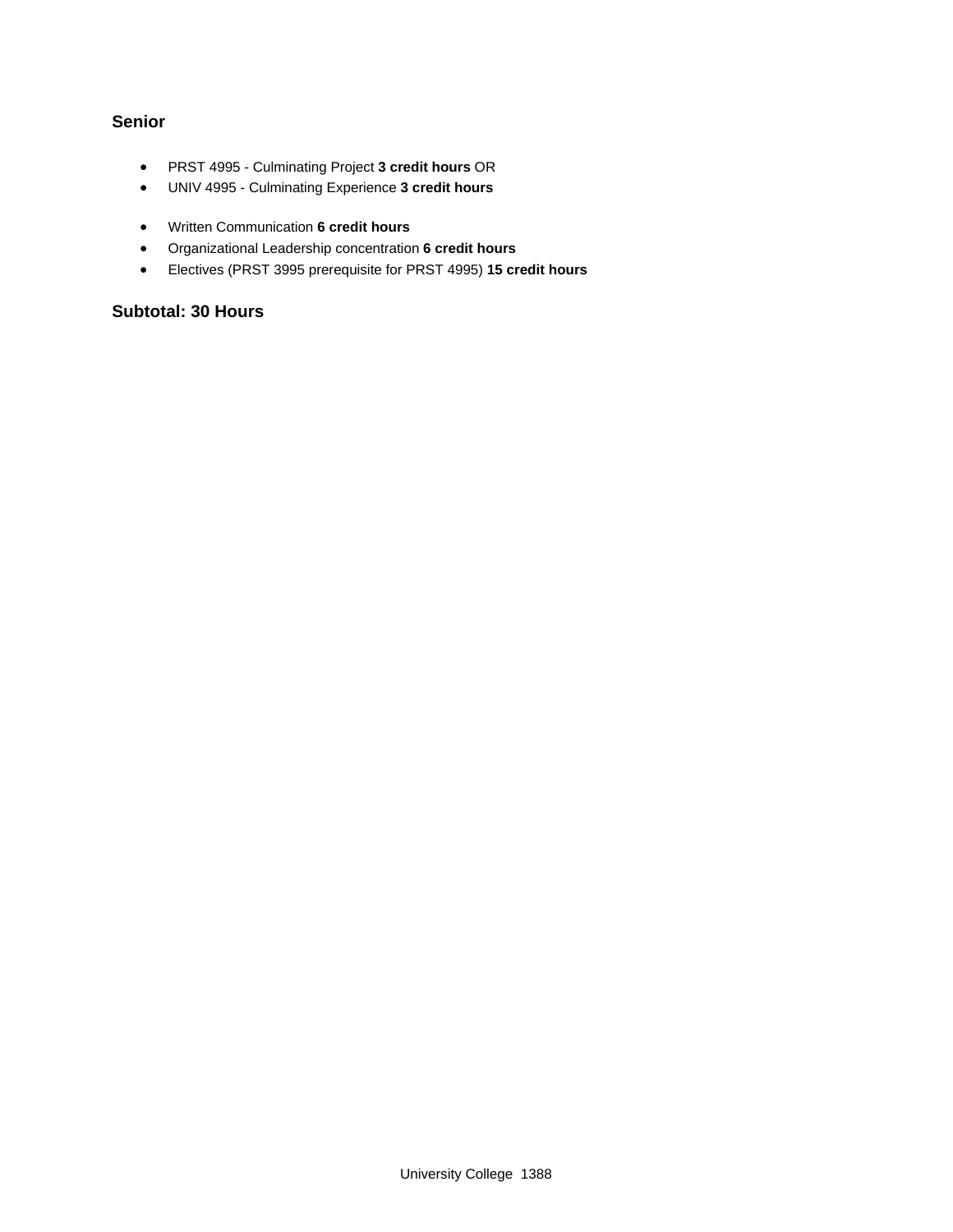## **Academic Success Program**

#### **ACA 3000 - Theory and Practice of College Peer Tutoring**

**1 credit hour** Prerequisite: Consent of department. Provides training in the knowledge and fundamental skills useful to tutors in various academic disciplines. Pass/Fail.

## **Cooperative Education**

#### **COED 2930 - Cooperative Education**

**3 credit hours** Experiential learning that occurs in real employment situations. Must be taken in sequence or approved by the director of Cooperative Education. Graded on a pass/fail basis.

#### **COED 2940 - Cooperative Education**

**3 credit hours** Experiential learning that occurs in real employment situations. Must be taken in sequence or approved by the director of Cooperative Education. Graded on a pass/fail basis.

#### **COED 3970 - Cooperative Education**

**3 credit hours** Experiential learning that occurs in real employment situations. Must be taken in sequence or approved by the director of Cooperative Education. Graded on a pass/fail basis.

#### **COED 3980 - Cooperative Education**

**3 credit hours** Experiential learning that occurs in real employment situations. Must be taken in sequence or approved by the director of Cooperative Education. Graded on a pass/fail basis.

## **Developmental Studies Math**

#### **DSPM 0700 - Basic Mathematics**

**3 credit hours** Prerequisite: Placement pretesting. Intensive study of all mathematical operations with whole numbers, decimals and fractions, percent and equivalency, units of measure, word problems, geometry, graphs, elementary probability, and statistics. (All DSP 0700 courses are taught by Motlow State Community College faculty on the MTSU campus.)

## **Developmental Studies Reading**

#### **DSPR 0700 - Basic Reading**

**3 credit hours** Prerequisite: Placement pretesting. Intensive practice in identifying main ideas, sequencing, locating facts, using contextual clues,

drawing conclusions, and making inferences. (All DSP 0700 courses are taught by Motlow State Community College faculty on the MTSU campus.)

### **Developmental Studies Writing**

#### **DSPW 0700 - Basic Writing**

**3 credit hours** Prerequisite: Placement pretesting. Intensive practice in paragraph and sentence construction; intensive review of basics of spelling, grammar, and punctuation. Skills refined through individualized laboratory work. (All DSP 0700 courses are taught by Motlow State Community College faculty on the MTSU campus.)

## **Experiential and Service Learning**

#### **EXL 2010 - Service Learning Practicum**

**1 credit hour** Prerequisite: Permission of instructor. Opportunity to take part in service-learning projects with community partners. Pass/Fail. (May be repeated for a total of two credits.)

#### **EXL 2020 - Leadership Studies Practicum**

**1 credit hour** Prerequisite: Permission of instructor. Opportunity to enhance personal leadership development and understanding through campus- or community-based projects. Pass/Fail. (May be repeated for a total of two credits.)

#### **EXL 2030 - Civic Engagement Practicum**

**1 credit hour** Prerequisite: Permission of instructor. Opportunity to take part in civic engagement projects with community partners. Pass/Fail. May be repeated for a total of two credits.)

#### **EXL 3010 - Service Learning Practicum**

**1 to 3 credit hours** Prerequisite: Permission of instructor. Opportunity to take part in service-learning projects with community partners. Pass/Fail. (May be repeated for a total of up to six credits.)

#### **EXL 3020 - Leadership Studies Practicum**

**1 to 3 credit hours** Prerequisite: Permission of instructor. Opportunity to enhance personal leadership development and understanding through campus- or community-based projects. Pass/Fail. (May be repeated for a total of up to six credits.)

#### **EXL 3030 - Civic Engagement Practicum**

**1 to 3 credit hours** Prerequisite: Permission of instructor. Opportunity to take part in civic engagement projects with community partners.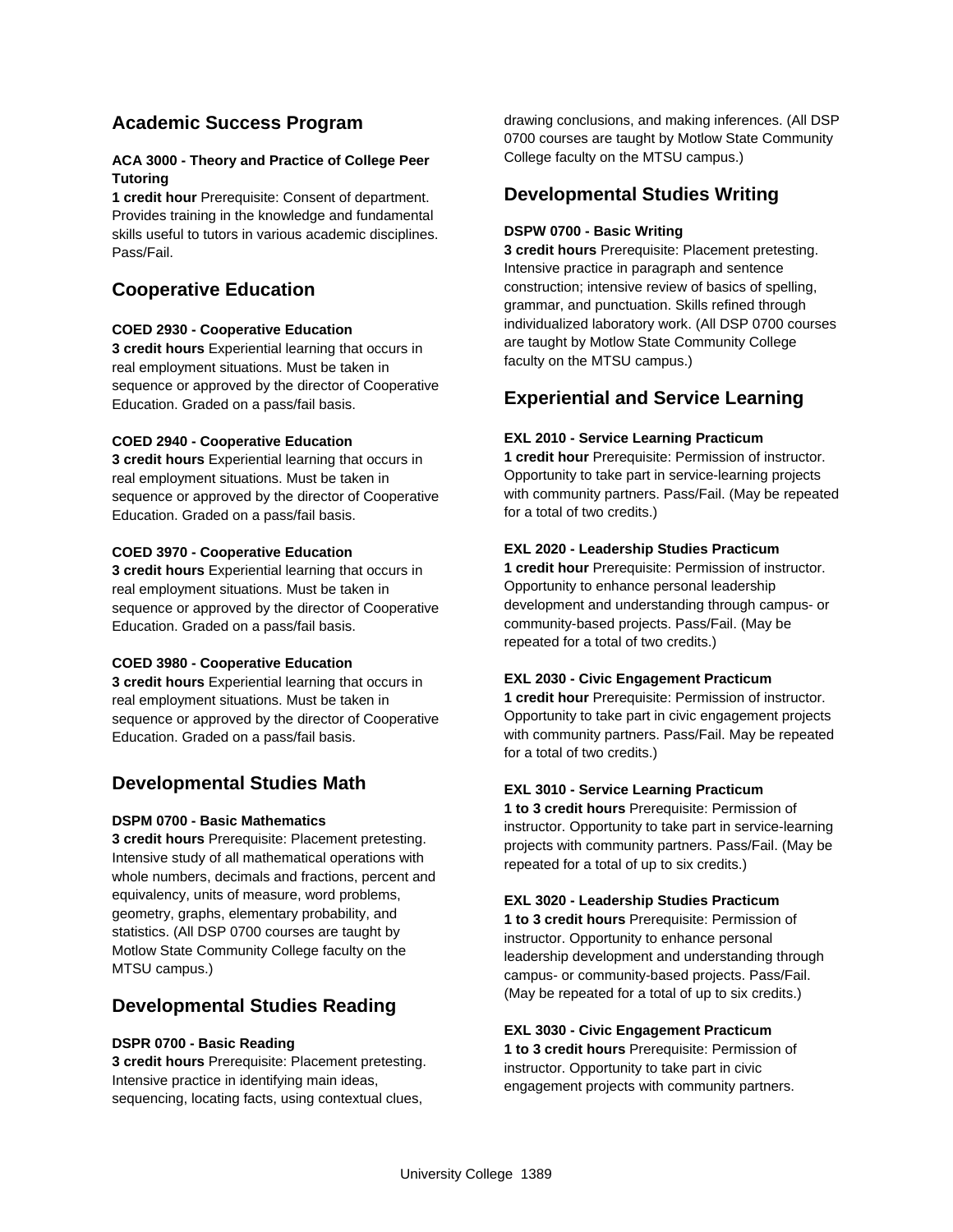Pass/Fail. (May be repeated for a total of up to six credits.)

#### **EXL 4000 - Experiential Learning Seminar**

**1 credit hour** Prerequisites: Senior standing, EXL Scholars Program participant. Culminating experience for students in the EXL Scholars Program. Students will develop an e-portfolio of experiential and servicelearning experiences and will participate in discussions of their EXL experiences.

### **Liberal Studies**

**LIST 3980 - Cooperative Education 3 credit hours**

### **Professional Studies**

#### **PRST 3010 - Prior Learning Assessment**

**3 credit hours** Prerequisites: ENGL 1010 and ENGL 1020 or equivalent; permission of instructor. Students will be required to prepare a portfolio of their collegelevel experiential learning for credit assessment; participate in a formal assessment process, and pass course PRST 3010. Students should consult their advisors to determine if experiential learning credit might be an option for them. Prior-Learning Assessed credit may be applied to the B.S. in Integrated Studies, Professional Studies, and Liberal Studies. PLA credit may also be applied to other degree programs. Check with your college advisor.

#### **PRST 3030 - Senior Career Development Seminar**

**1 credit hour** Prerequisites: LEAD 3010 and junior or senior standing. Requires writing for the employment acquisition process including resumes, cover letters, business letters, and employment philosophy statements. Emphasis placed on effective written and verbal communications and media presentations. Explores the career acquisition and development process. Includes networking, effective listening, and business etiquette.

#### **PRST 3995 - Interdisciplinary Research and Problem Solving**

**3 credit hours** Prerequisites: Junior standing; B.S. in Integrated Studies, Professional Studies, Liberal Studies majors only. Offers preparation for the culminating project (PRST 4995) course or senior capstone (PRST 4010). Explores and applies interdisciplinary research theory and processes. Emphasis on identifying interdisciplinary research problems, determining relevant disciplines,

conducting a literature search, evaluating research, properly citing sources in writing, integrating disciplinary insights, and developing research proposal.

#### **PRST 4010 - Senior Capstone**

**3 credit hours** Prerequisites: LEAD 3010, PRST 3030, and senior standing. Coalesces the knowledge and skill sets developed in LEAD 3010, and PRST 3030 with the student's academic content areas of emphasis. Culminates in the creation of a capstone reflective electronic portfolio that demonstrates competencies and skills gained throughout the academic program of study.

#### **PRST 4110 - Internship for Liberal Studies, Professional Studies, and Integrated Studies Majors**

Prerequisite: Permission of internship coordinator; for juniors and seniors who are Liberal Studies, Professional Studies, and Integrated Studies majors. Provides students with practical experience in applying coursework to actual situations and projects in organizations, both on and off campus, in a supervised internship program. Students will also produce a final report reflecting on how their coursework integrates into the internship experience. Includes a field aspect and online assignments.

#### **PRST 4510 - Using Teams to Facilitate Organizational Development**

**3 credit hours** Studies organizations as systems and how teams can help facilitate change in organizations.

#### **PRST 4520 - Leading and Developing Teams**

**4 credit hours** (Same as MS 4520.) Introduces students to the military definition of leadership and provides knowledge on how to design and implement training strategies to continuously improve their team's performance.

#### **PRST 4995 - Culminating Project**

**3 credit hours** Prerequisites: PRST 3995; senior standing. A capstone course in which students demonstrate skills and knowledge from the program of study. The culminating project takes the form of an academic research paper which should demonstrate synthesis of a student's coursework.

#### **Reading**

#### **READ 1010 - Reading Lab**

**1 credit hour** Prerequisite: Must be corequisite with a lower-division course. Enables students to integrate discipline-specific reading and study skills necessary